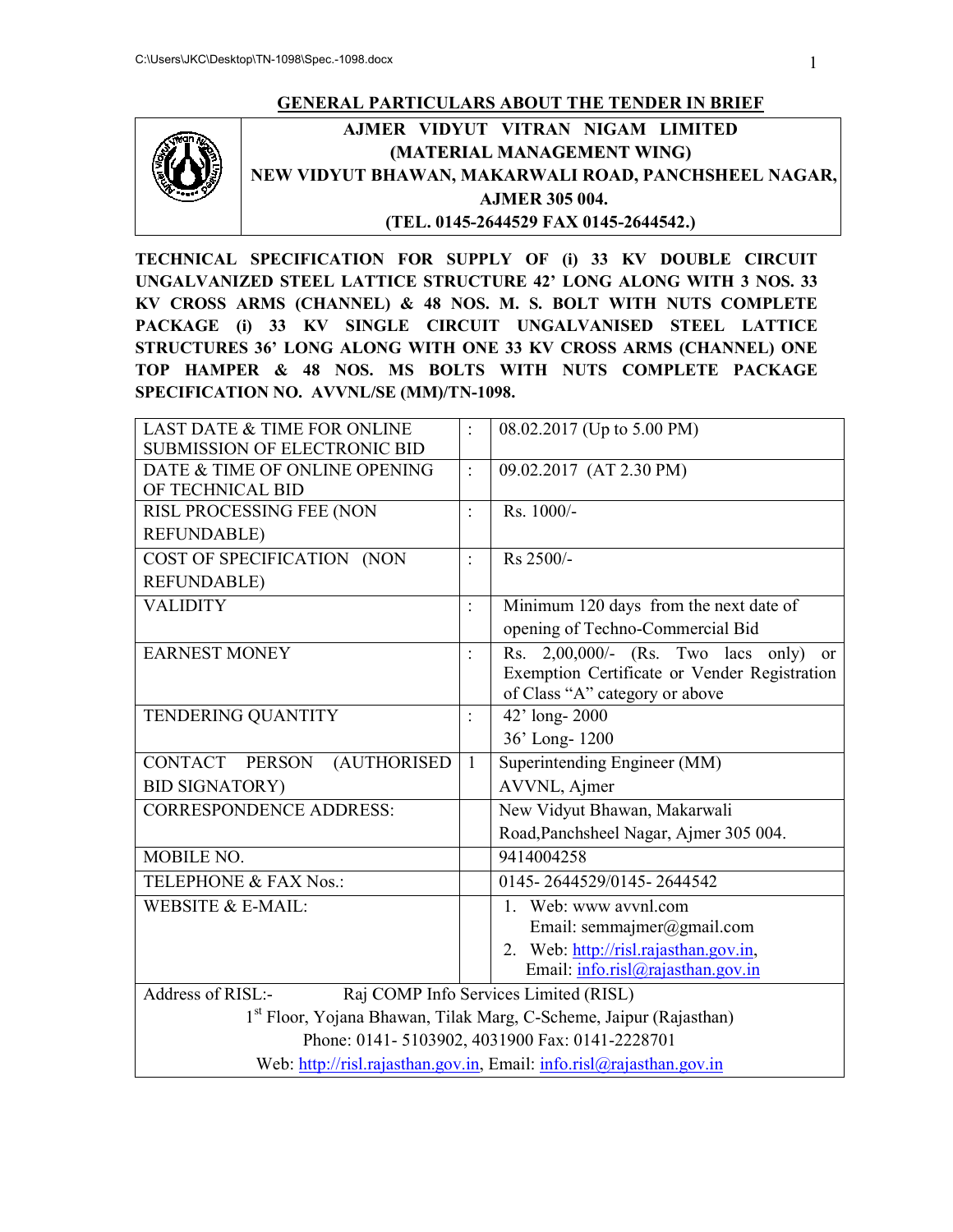|                |                                         | <b>Remarks</b>               |
|----------------|-----------------------------------------|------------------------------|
| Section-I      | Instructions<br>tenderers<br>with<br>to |                              |
|                | addendum/corrigendum                    |                              |
| Section -II    | General Conditions of Contract with     |                              |
|                | addendum/corrigendum                    |                              |
| Section -III   | <b>Technical Specification</b>          |                              |
| Schedule-I     | Schedule of requirement                 |                              |
| Schedule-II    | P.V. Formula                            |                              |
| Schedule-III   | Detail of applicable standards          |                              |
| Schedule-III-A | Pre-Qualification Requirement (PQR)     |                              |
| Schedule-IV    | Price Schedule                          | To be submitted in Price Bid |
|                |                                         | Envelope.                    |
| Schedule-IV-A  | Details of tendered quantity, quantity  | The bidder is required to    |
|                | offered alongwith justification with    | justify quantity offered as  |
|                | reference to Qualifying Requirement.    | per Qualifying Requirement.  |
| Schedule-V     | <b>Guaranteed Technical Particulars</b> |                              |
| Schedule-VI-A  | Departure from the requirement of       |                              |
|                | Technical Specification.                |                              |
| Schedule-VI-B  | Departure from commercial terms $\&$    |                              |
|                | conditions of specification.            |                              |
| Schedule-VII   | List of past supplies.                  |                              |
| Schedule-VIII  | Delivery Schedule                       |                              |
| Schedule-IX    | List of equipment $\&$ technical hands  |                              |
|                | available with tendering firm.          |                              |
| Schedule-X     | General Particulars about the tender in |                              |
|                | brief                                   |                              |

# **INDEX**

**Note:- The bidder, in their own interest, are requested to read very carefully section-I (Instruction to bidders), Section-II (General Condition of Contract) & Section-III (Technical Specification) before filling the bid. The bid document be downloaded from AVVNL website www.avvnl.com & RISL Website: http://risl.rajasthan.gov.in. No hard copy of the bidding documents will be provided to the bidders through this office. In case of any discrepancy found in bidding documents downloaded from the website and appended with the bid (as a bid document) and original copy of such document available in the office of Superintending Engineer (MM), Ajmer Discom, Ajmer then the copy available with Superintending Engineer (MM), Ajmer Discom, Ajmer will be considered as final document for all purpose. The cost of bid document as published in NIT shall be furnished along with downloaded bid document in the manner prescribed in bid document.**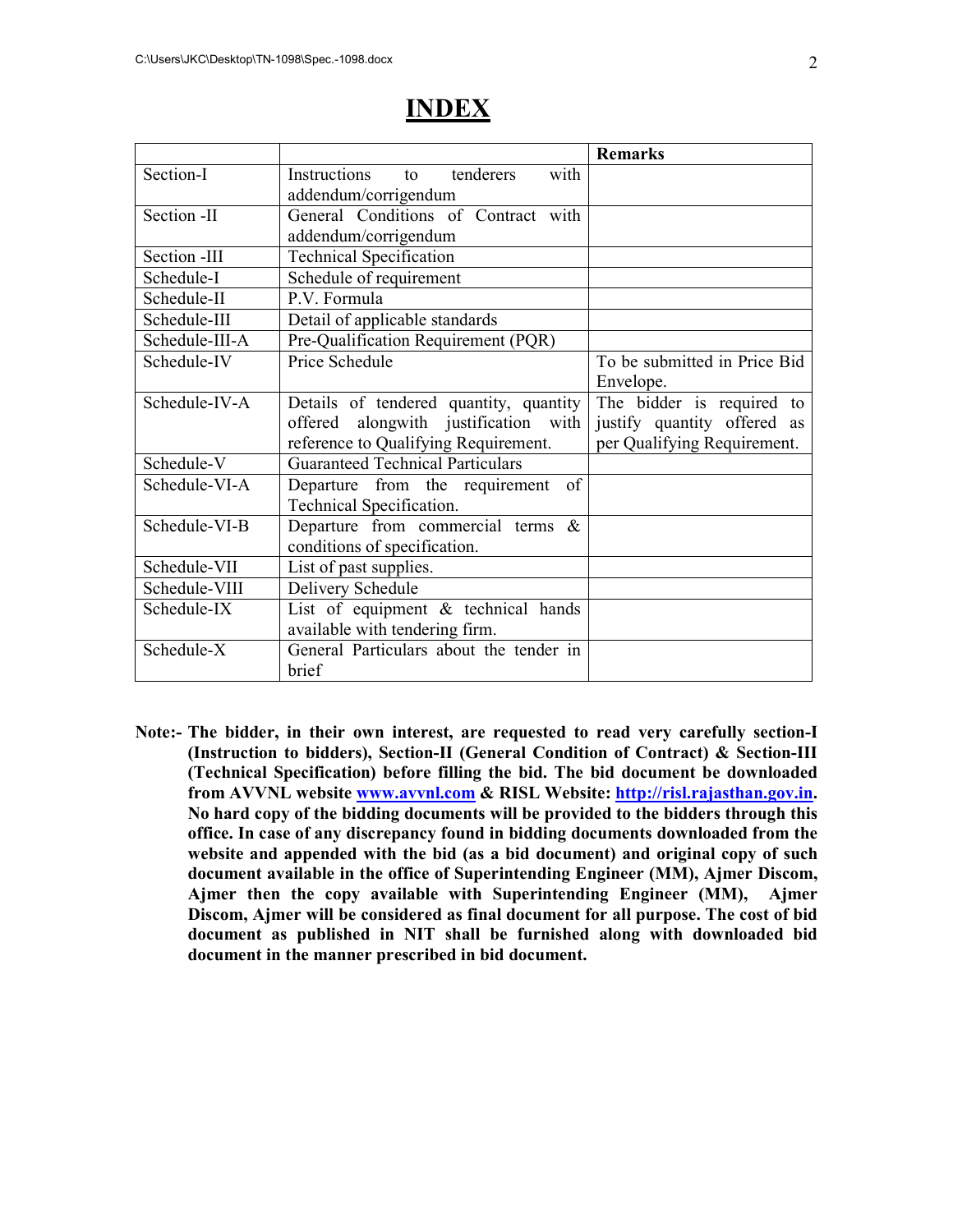#### **SECTION-III**

**TECHNICAL SPECIFICATION FOR SUPPLY OF (i) 33 KV DOUBLE CIRCUIT UNGALVANIZED STEEL LATTICE STRUCTURE 42' LONG ALONG WITH 3 NOS. 33 KV CROSS ARMS (CHANNEL) & 48 NOS. M. S. BOLT WITH NUTS COMPLETE PACKAGE (i) 33 KV SINGLE CIRCUIT UNGALVANISED STEEL LATTICE STRUCTURES 36' LONG ALONG WITH ONE 33 KV CROSS ARMS (CHANNEL) ONE TOP HAMPER & 48 NOS. MS BOLTS WITH NUTS COMPLETE PACKAGE SPECIFICATION NO. AVVNL/SE (MM)/TN-1098.** 

#### **1. SCOPE**

This specification covers fabrication, testing & delivery of fabricated steel items as a complete package, complete in all respect as per GTP/Drawings (to be provided by the purchaser to the successful bidder). The steel sections generally used, tentative unit weight & BOM of fabricated item is enclosed at Schedule-I. The final bill of material for the purpose of payment shall be prepared and submitted by the supplier after approval of model assembly by the purchaser.

#### **2. CLIMATIC CONDITIONS**

| $I_{\cdot}$ | Peak ambient temperature                       | 50 Degree C   |
|-------------|------------------------------------------------|---------------|
| II.         | Maximum average ambient temperature            | 40 Degree C   |
| III.        | Maximum temperature attainable                 | 60 Degree C   |
| IV.         | Maximum relative humidity                      | 100 %         |
| V.          | Minimum relative humidity                      | 50 %          |
| VI.         | Average number of thunder storm days per annum | 40            |
| VII.        | Average number of rainy days per annum         | 100           |
| VIII.       | Average annual rainfall                        | 10-100 cm     |
| IX.         | Maximum wind pressure                          | $100$ Kg/sq.m |
| X.          | Altitudes not exceeding                        | 1000 mtrs.    |

#### **3. REQUIREMENT**

The approximate quantities required of finished fabricated steel items are indicated in the Schedule-I (schedule of requirement along with approximate weight).

The quantities mentioned in the schedule of requirement (Schedule-I) are provisional. However, the net quantity shall be determined later-on at the time of finalization of the tender. The purchaser reserves the right to increase or decrease the tendered quantity/weight of structure. The purchaser also reserves the right to split the quantity and to entrust the order for the supply on one or more Suppliers. The bidder shall agree to supply part quantity ordered on him at the rates/ prices mentioned in the tender or accepted by the purchaser.

#### **4. DELIVERY**

The bidder is required to quote bimonthly delivery. The delivery of quoted quantity should be completed in eight months period excluding commencement period of one month. In case ordered quantity is different than quoted quantity, then monthly delivery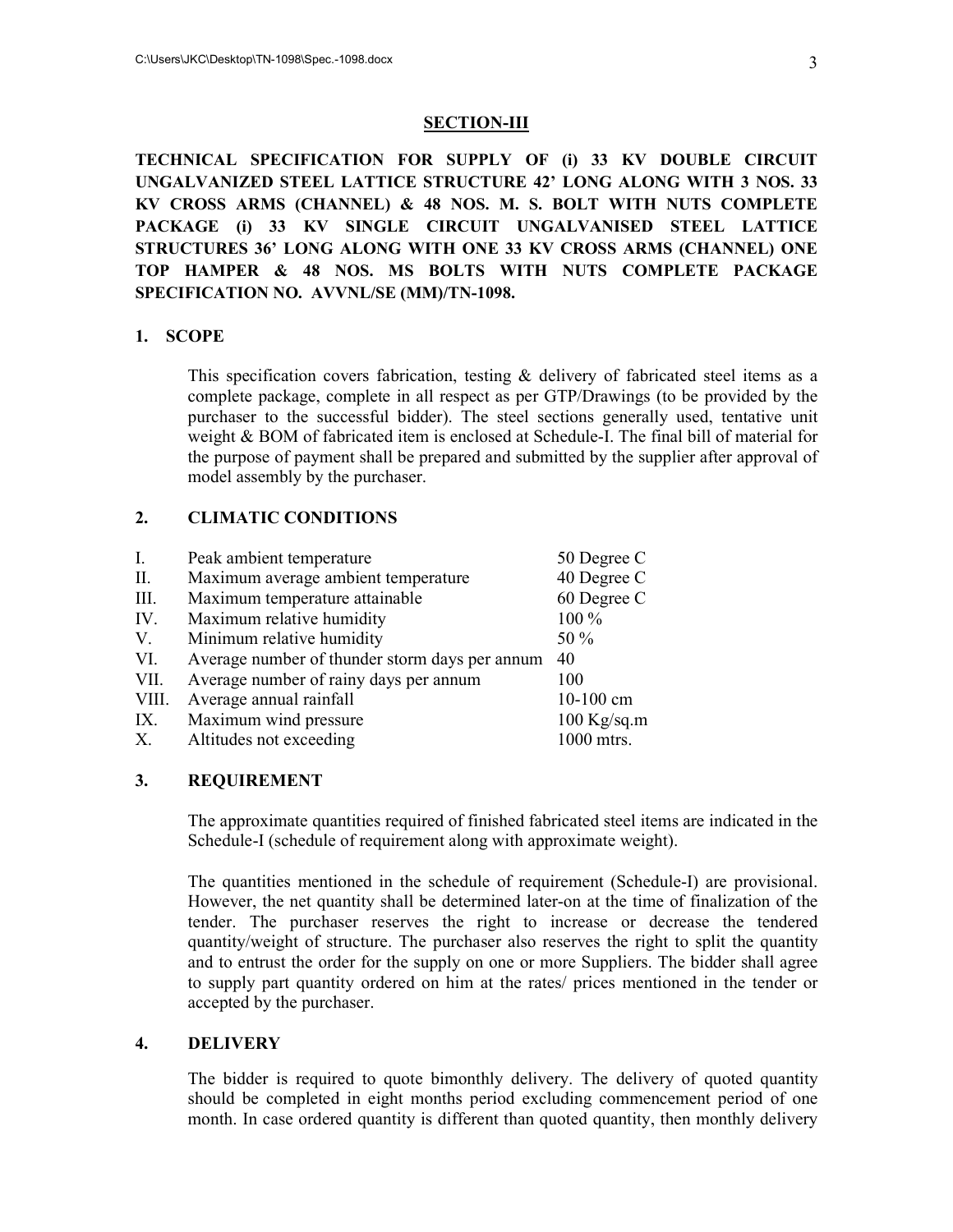shall be adjusted proportionately. Tenders in which bimonthly delivery schedule is not indicated shall be ignored.

#### **5. STANDARDS:**

All materials and equipments shall comply in all respect to the requirements of the latest edition of the relevant Indian Standard Specification(s) except so far as modified in this specification. Where the relevant ISS is not available, the material / equipment should comply the latest BSS. All the item should be made / fabricated / tested from steel sections conforming to IS:2062 (latest amendments)

#### **6. FINANCIAL RESOURCES AND EXPERIENCE:**

The bidder shall furnish the details regarding his previous experience in performing same or similar comparable work, the technical strength and manufacturing facilities available and also financial capability along with the tender. The bidder is also required to furnish the following information.

- a. Standing of the firm as manufacturer/Supplier
- b. Approximate qty, fabricated so far at his works on monthly basis.
- c. Testing facilities available at his works..

#### **7. MATERIAL:**

 The supplier shall make his own arrangement for the procurement of steel sections before commencement of work. The purchaser shall be at liberty to have samples of steel used, tested/checked in any laboratory at his own cost and reject the supply, if it is below standard.

 All the material required for the fabrication shall be stocked in adequate quantity by the supplier to ensure that the progress of the work is not jeopardized. No relaxation in the delivery time shall be allowed on the pretext of non- availability or short supply of raw materials.

#### **8. WORKMANSHIP:**

The fabrication shall be done in such a way that there is a good finish of the fabricated structures. The steel structure shall be fabricated accurately adhering to dimensions as per the approved drawings. All the steel sections shall be carefully leveled/ straightened and made true to method which shall not injure the material so that when assembled the adjacent surface are in close contract through out. No rough edges shall be permitted anywhere throughout the work. Holes must be perfectly circular. The tolerance(s) as per drawing/ clause hereunder is permissible. All burrs left by drills or punches shall be removed completely. No bolts holes shall be more than 1.5 mm bigger than the corresponding bolt diameter.

In general all fabrication work shall conform to provision of IS-802 (part-I) 1978 latest amended. However the details given in this specification shall prevail in specified items. The overlapping of the M.S. Flat on M.S. Angle shall be minimum 30 mm.

The holes near the bend lines of absent member, on both sides of bent lines shall be punched/ drilled after bending and relative position of these holes, shall be maintained with the use of proper templates/jigs and fixtures.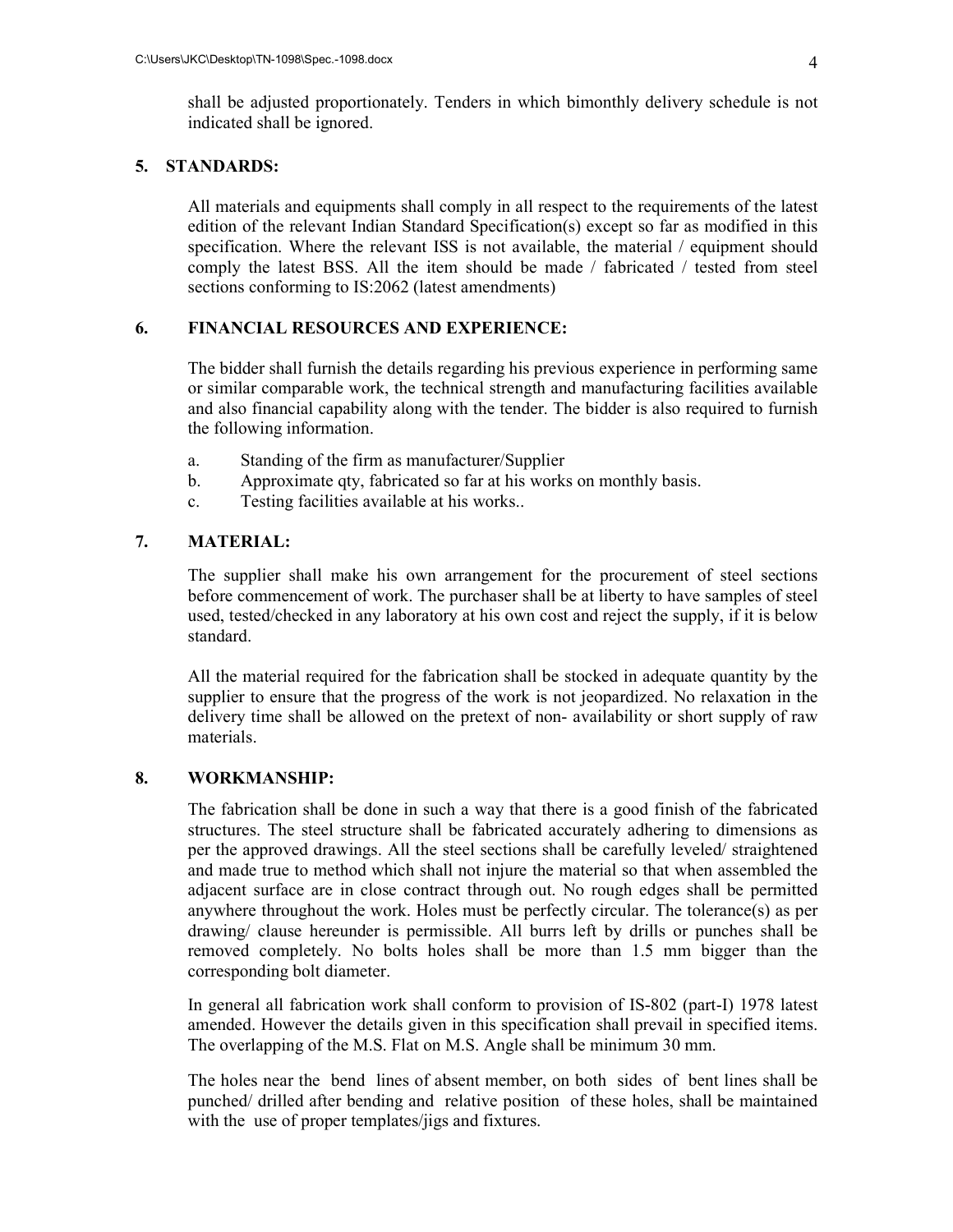Punched holes must be square to the plates and the wall of the holes parallel. The following maximum tolerance of accuracy of punched holes is permissible.

- a) Holes must be perfectly circular and no tolerance in this respect is permissible.
- b) The maximum allowable difference in diameter of the holes on the two sides of plates or angle is 0.8mm i.e. the allowable taper in punched holes should not exceed 0.8 mm on diameter.
- c) Holes must be square with the plates or angles and slant holes will not be permitted.

All burrs left by drills or punches shall be removed completely. Drifting or riming to enlarge defective holes shall not be permitted. Minimum edges distance from the centre of any bolt holes shall not be less than what has been indicated hereunder :-

------------------------------------------------------------------------------------------------------- Dia of Minimu flange min.rolled Min sheared bolts width of sec. edge distance edge distance in mm tion in mm in mm in mm 16 45 20 23 -------------------------------------------------------------------------------------------------------

#### **9. DRAWING & MODEL ASSEMBLY:**

3 sets of drawing shall be furnished by the successful bidder based on AVVNL drawing for according approval of the purchaser before commencement as per clause No.1.12.1 of GCC (Section-II).

The Supplier shall offer one set of model assembly (proto type) for the respective structure as per the drawings provided to him for checking/ approval of the purchaser before commencement of supplies. The firm who have already supplied same item under previous TNs in any Discom (Jaipur, Ajmer & Jodhpur) during last three years from the date of opening of Techno- Commercial Bid shall be exempted from approval of model assembly.

In case any deviation is detected, during the process of preparing the model assembly, the Supplier shall intimate the purchaser or his authorized representative at the time of inspection of model assembly. The final bill of material shall be as per approved bill of material.

#### **After inspection and checking of the model assembly of the lattice structure shall be type tested for radiography inspection (X-rays) of welding and shall be witness by the officer or type testing shall be arranged at independent/ NABL accredited lab or CPRI/Govt. approved lab.**

The Supplier shall take-up the mass fabrication of the structure(s) only after the purchaser has approved the model assembly along with bill of material.

Any period taken beyond 30 days for approval of model assembly shall be to bidders account. No extra time shall be allowed in commencement period in getting the prototype approval.

#### **10. MARKING**

Each individual structure / brackets shall carry a code number conforming to component number given to it in the fabrication drawing / Bill of material. The code number of approved size shall be stamped with a metal die of 16 mm size on the member and shall be legible. The name of manufacturers in suitable code and the word **"AVVNL" & "TN No."** shall also be stamped / punched on each individual section with metal die of not less than 16 mm size.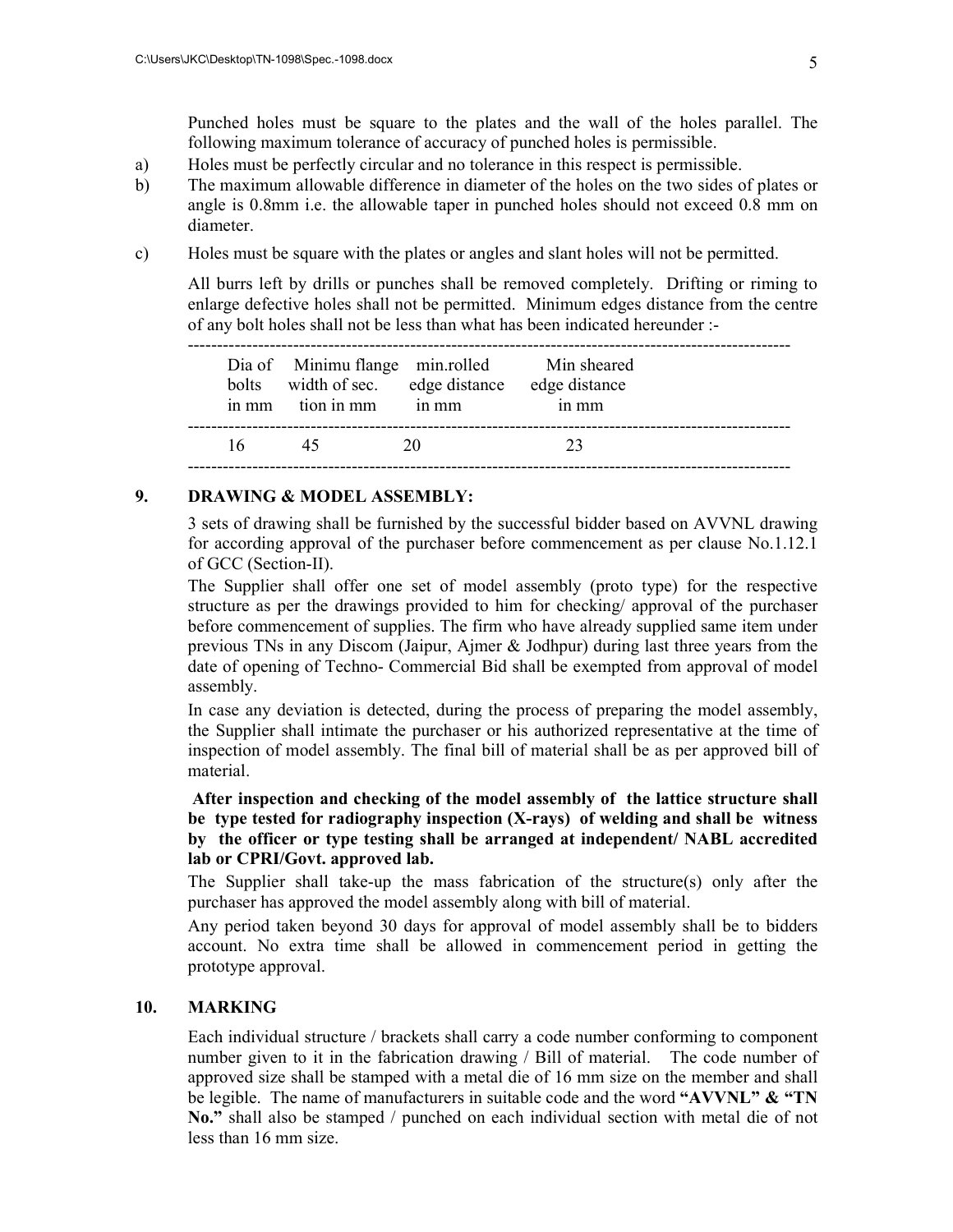If the above marking is not found on the material received in the stores, the receipted challan shall not be given by the concerned stores. The challan shall only be issued after verification of material by the Store officer.

#### **11. INSPECTION, TESTING & CHECKING:**

The finished product before acceptance shall be subject to inspection in respect of workmanship, checking of dimension/weight & testing as per requirement of relevant IS:2062 (latest amended), approved drawings and bill of material, at the suppliers works if not supported by test certificates of main producers viz. SAIL/TISCO/RINL. The certificate for type test (chemical composition & mechanical properties test) issued by prime producer(s) shall be furnished along with the inspection call to the CE (MM), otherwise testing shall be arranged at independent Lab on the cost of supplier. The certificate and relevant invoices shall be in the name of the firm on whom the order is placed by the Nigam. **In case bidder use the steel sections manufactured by prime producers then the inspecting officer shall verify and record in the inspection report regarding stamping and mark of prime producers**. The certificate(s) in the name of other parties/ sources shall not be accepted and in such cases the tests for chemical and mechanical properties shall have to be arranged in the presence of inspecting officer(s) at recognized lab.

The supplier shall present the latest Calibration Certificate(s) of testing instruments/ equipments to be used for the testing of the material covered in the purchase order to the authorized inspecting officer/inspecting agency of the purchaser. The testing instruments/ meters/ apparatus etc. should be got calibrated by the supplier from time to time from independent test laboratory/ house having valid accreditation from National/ Accreditation Board for testing and calibrating laboratories for testing equipments/ original manufacturer having trace ability to NABL/NPL or equivalent.

The calibration certificate(s) should not in any case be older than one year at the time of presenting the same to the inspecting officer/inspecting agency of the purchaser. The testing instruments/equipments should be duly sealed by the Calibrating agency and be indicated in the calibration certificate(s).

The following facilities are to be provided by the supplier at his own cost to the inspecting officer of AVVNL.

- (a) Suitable accommodation.
- (b) Local conveyance between arrival point, place of stay, works and departure point.
- (c) The supplier shall assist in arranging return ticket and reservation on the request of the inspecting officer for which the payment shall be made by the inspecting officer. In case of joint inspection, single or shared double room accommodation shall be provided.

#### **12. TESTS**

Test before dispatch:- The various steel section/structure before dispatch shall be subject to following test as per IS:2062( latest amendment) at the manufacturer's works Routine test/acceptance test

- (i) Dimensional checking and visual inspection
- (ii) Weight checking
- (iii) Chemical composition test
- (iv) Mechanical property test
- (v) Checking of welding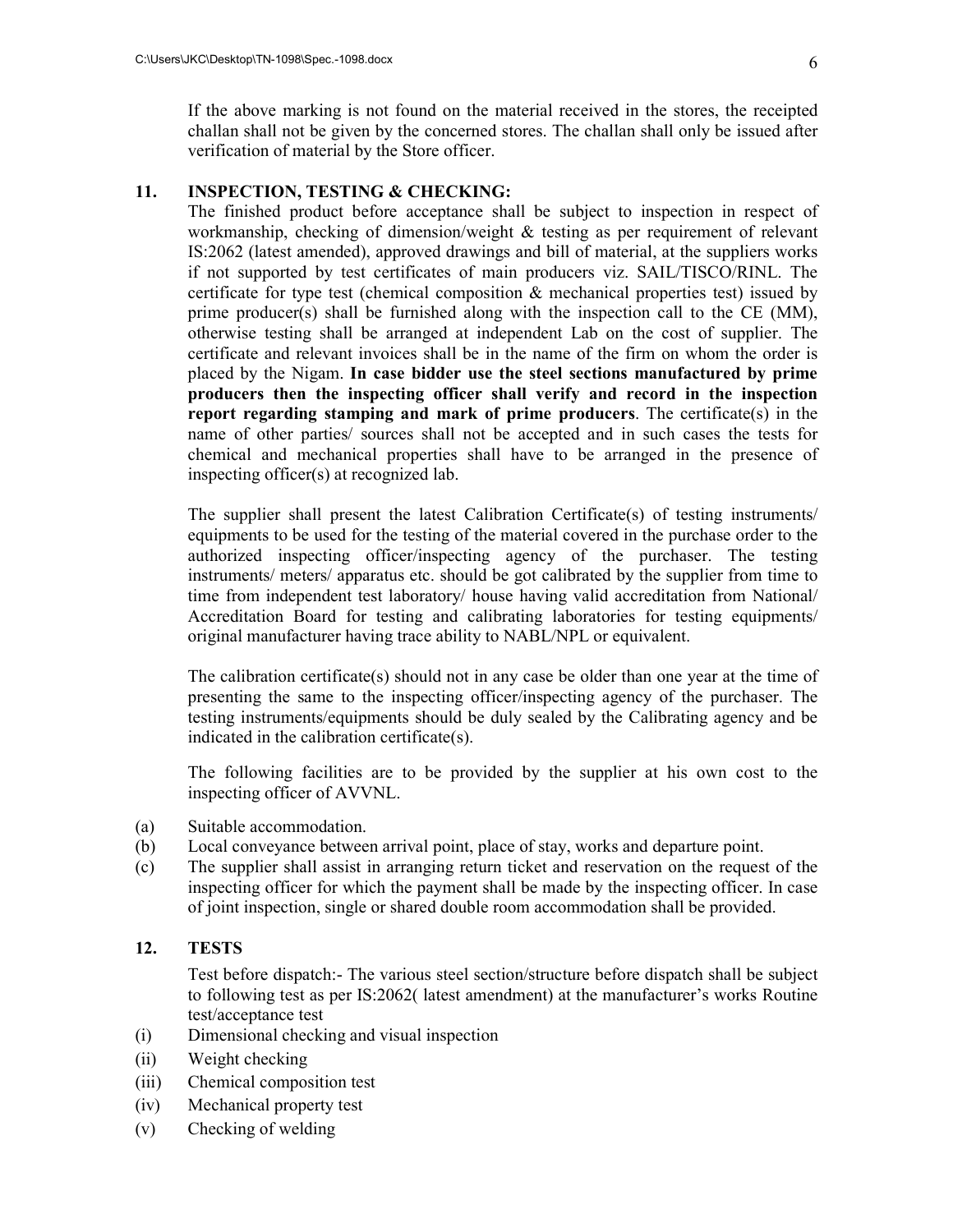#### **13. SAMPLING:**

The inspection shall be carried out on each lot separately. The following number of pieces selected at random shall be subject to inspection/ testing and checking.

| a)           | Workmanship and dimension checking | 3 % samples from finished item.                                                                |
|--------------|------------------------------------|------------------------------------------------------------------------------------------------|
| b)           | Chemical test                      | One sample of each steel section<br>from the entire lot of material<br>offered for inspection. |
| $\mathbf{c}$ | Tensile test                       | One sample of each steel section<br>from every 50 MT or Part thereof.                          |
| d)           | Bend test                          | One sample of each steel section<br>from every 50 MT or Part thereof.                          |

#### **14. TOLERANCE IN DIMENSIONS:**

The tolerance(s) shall be permissible as per IS: 1852-1985 (latest amended). Further the following tolerance(s) on fabricated items will also be allowed.

| $\overline{1}$   | Tolerance in overall length                          | $\pm 3$ mm        |
|------------------|------------------------------------------------------|-------------------|
| $\overline{11}$  | Tolerance in edge dimensions (centre of hole to end) | $\pm 2$ mm        |
| $\overline{111}$ | Tolerance in hole centre                             | $\pm 2$ mm        |
| iv)              | Circular holes                                       | No tolerance      |
| V)               | Weight Tolerance                                     | $+2\%$ to (-) 4\% |

#### **15. GUARANTEED TECHNICAL PARTICULARS:**

The bidder shall furnish the guaranteed technical particulars of the material as required in the schedule-V by mentioning specific figures therein. Any item of the TP left unfilled or simply written as per ISS etc. shall be considered as incomplete GTP and such tender is liable to be rejected.

#### **16. PACKING AND FORWARDING**

The finished items complete in all respect dully inspected and cleared for dispatch, shall have to be delivered in Nigam's stores located anywhere in Ajmer Discom by Road. Unloading of material at store(s) is Suppliers responsibility.

#### **17. CRITERIA FOR ACCEPTANCE**

The inspected material should be strictly in accordance to the GTP of the specification otherwise the material shall be treated as rejected and shall not be accepted.

#### **18. PRICES AND PRICE VARIATION**

The prices shall be quoted in Rs. per MT. The bidder shall quote the prices in Schedule-IV strictly in the manner prescribed in Clause No. 1.09 of section-I Instructions to bidders) and Clause No.1.33 of section-II (G.C.C).

The quoted price shall be variable as per Price Variation formula given in this specification at Schedule-II without any ceiling. The base date of price variation shall be 01.01.2017, and shall be governed as per clause No.1.10. of Instructions to bidders.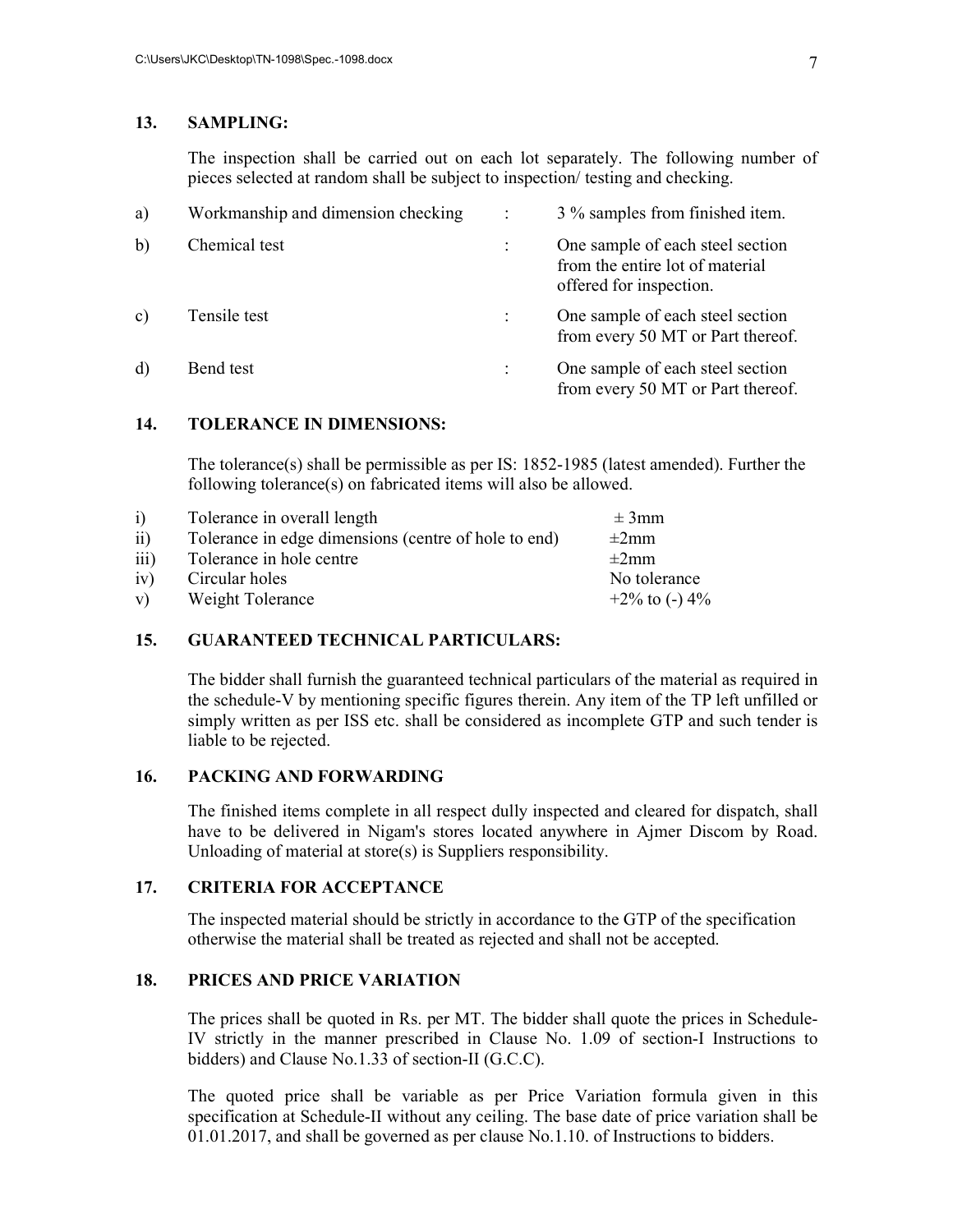#### **19. WEIGHT**

The weight of structure shall mean the weight of structures calculated by using standard sectional weights of all steel structural members of the sizes indicated in the fabrication drawings and/or subsequently revised drawings and bill of material without taking into consideration the reduction in weight due to drilling of bolt-holes, skew cuts, chamfering etc. or the increase in weight due to galvanization.

The material shall be acceptable if found within permissible tolerance limit i.e.  $+2\%$  and  $(-)$  4%.

#### **20. PAYMENT**

Payment for the supplied material shall be made as per the actual weight or weight as per BOM whichever is less. No payment shall be made for excess weight, but in case the weight is observed within permissible negative tolerance, the payment shall be made on actual weight basis, verified by consignee(s) in the store, accordingly. Payment shall be governed in accordance with the clause No.1.42 of GCC

#### **21. QUANTITY TOLERANCE**

A quantity tolerance of  $\pm 2\%$  (plus minus two percent) shall be allowed on ordered quantity for completion of supply.

### **22. DELAY IN DELIVERY & DELAY IN DESPATCH**

i) The delay in delivery shall invoke provisions of clause No. 1.24 of the GENERAL CONDITIONS OF CONTRACT (Sec.II) " .

#### **23. PRICE FALL CLAUSE:**

If lower rates are received /finalized in subsequent tender for this item then price fall clause shall be applicable as per clause 1.60 of GCC.

#### **24. DEPARTURE FROM SPECIFICATION**

Technical deviation including GTP and commercial deviation including delivery if any shall be mentioned in schedule-VI-A & Schedule-VI-B "departure from specification" attached with this specification. Mentioning of such deviations elsewhere in the offer will not be considered as deviation. The printed terms and conditions of sales and other if any attached with the offer will not be considered.

Any item not covered under the above technical specification shall be governed as per section-II (GCC).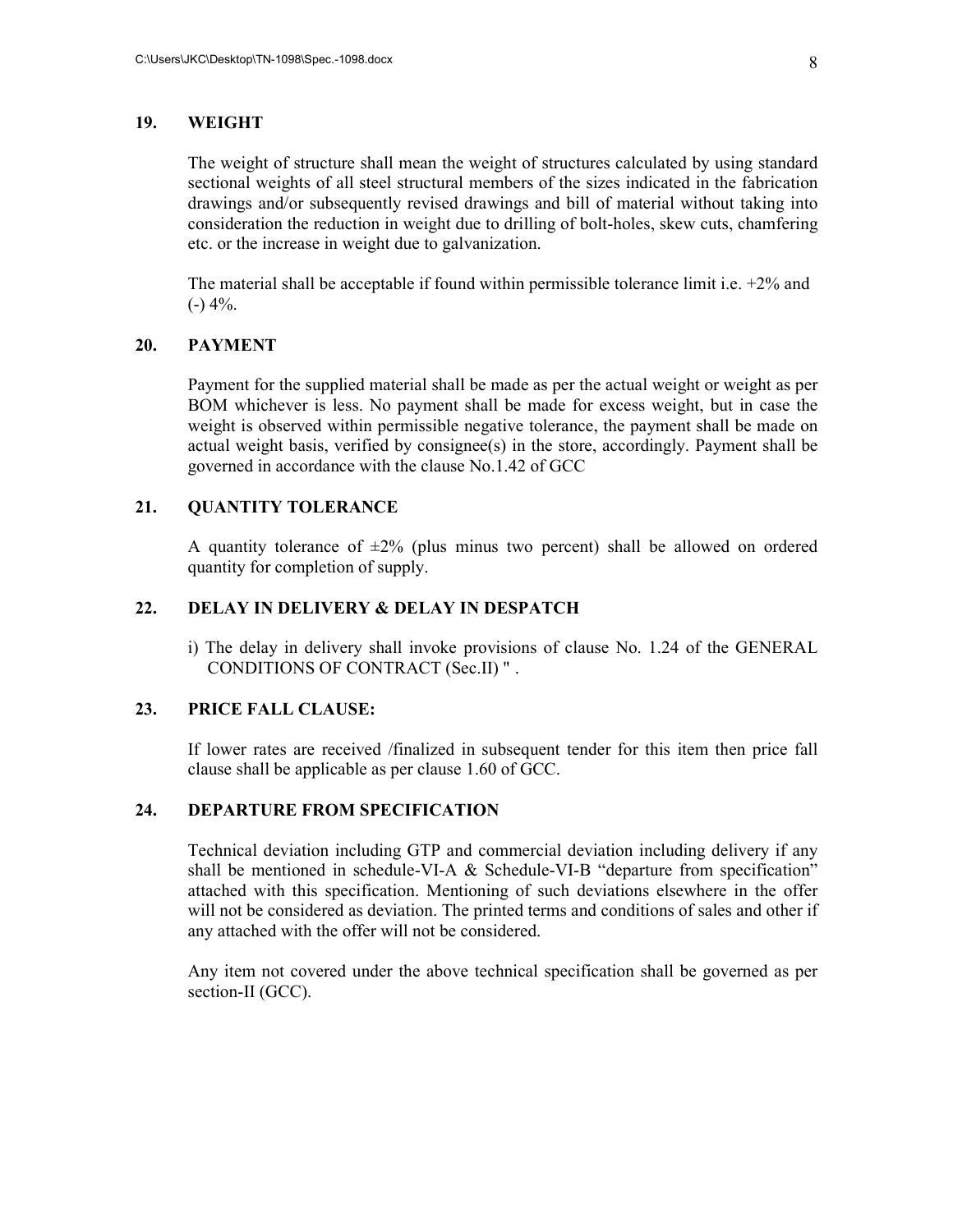#### **Schedule-I**

**STATEMENT SHOWING THE REQUIREMENT OF COMPLETE PACKAGE OF 33 KV D/C UNGALVANIZED STEEL LATTICE STRUCTURE 42' LONG (WITH MATERIAL) ALONG WITH 3 NOS. 33 KV CROSS ARMS (CHANNEL) & 48 NOS. M. S. BOLT WITH NUTS(TN-1098).** 

| S.No.         | <b>Type of structure</b> | Unit wt. | Provisional | Total wt. | <b>Generally section invoice</b> |
|---------------|--------------------------|----------|-------------|-----------|----------------------------------|
|               |                          | in MT.   | qty. in     | in MT     |                                  |
|               |                          |          | Nos./ sets  |           |                                  |
| A.            | 33 KV (D/C) Un-          | 0.508060 | 2000        | 1016.12   | M.S. Angle 65x65x5 mm            |
|               | Galvanized steel         |          |             |           | 75x75x6 mm                       |
|               | lattice Structure        |          |             |           | $50x50x6$ mm                     |
|               | $(42' \text{ long})$     |          |             |           | M.S. Flat<br>$50x6$ mm           |
|               |                          |          |             |           | $50x10$ mm                       |
| B             | 33 KV Cross Arm          | 0.022179 | 6000        | 133.074   | Channel 100x50 mm                |
|               | (Channel)                |          |             |           |                                  |
| $\mathcal{C}$ | M.S. Nuts & Bolts        | 0.000133 | 96000       | 12.768    | MS Rod of 16 mm                  |
|               | (M16x45N)                |          |             |           |                                  |
|               | <b>Total weight</b>      |          |             | 1161.962  |                                  |

**STATEMENT SHOWING THE REQUIREMENT OF COMPLETE PACKAGE OF 33 KV S/C UNGALVANIZED STEEL LATTICE STRUCTURE 36' LONG (WITH MATERIAL) ALONG WITH 1 NOS. 33 KV CROSS ARMS (CHANNEL) & 48 NOS. M. S. BOLT WITH NUTS (TN-1098).** 

| S.            | <b>Type of</b>      | Unit Wt. | Provis.   | Total Wt.   | <b>Generally section</b> |
|---------------|---------------------|----------|-----------|-------------|--------------------------|
| No.           | <b>Structure</b>    | In MT    | Qty. in   | of steel in | involved                 |
|               |                     |          | Nos./Sets | <b>MT</b>   |                          |
| A.            | 33 KV S/C Un-       | 0.42119  | 1200      | 505.428     | MS Angle 65 x 65 x 5 mm  |
|               | Galvanized steel    |          |           |             | 50 x 50 x 6 mm           |
|               | lattice structure.  |          |           |             | $MS$ Flat 50 x 6 mm      |
|               | (Normal Tower)      |          |           |             | $50 \times 10$ mm        |
| B             | 33 KV Cross Arm     | 0.022179 | 1200      | 26.6148     | $MS$ Channel 100 x 50    |
|               | (Channel)           |          |           |             |                          |
| $\mathcal{C}$ | M.S. Nuts & Bolts   | 0.000135 | 57600     | 7.776       | MS Rod of 16 mm          |
|               | (M16x45N)           |          |           |             |                          |
|               | <b>Total Weight</b> |          |           | 539.8188    |                          |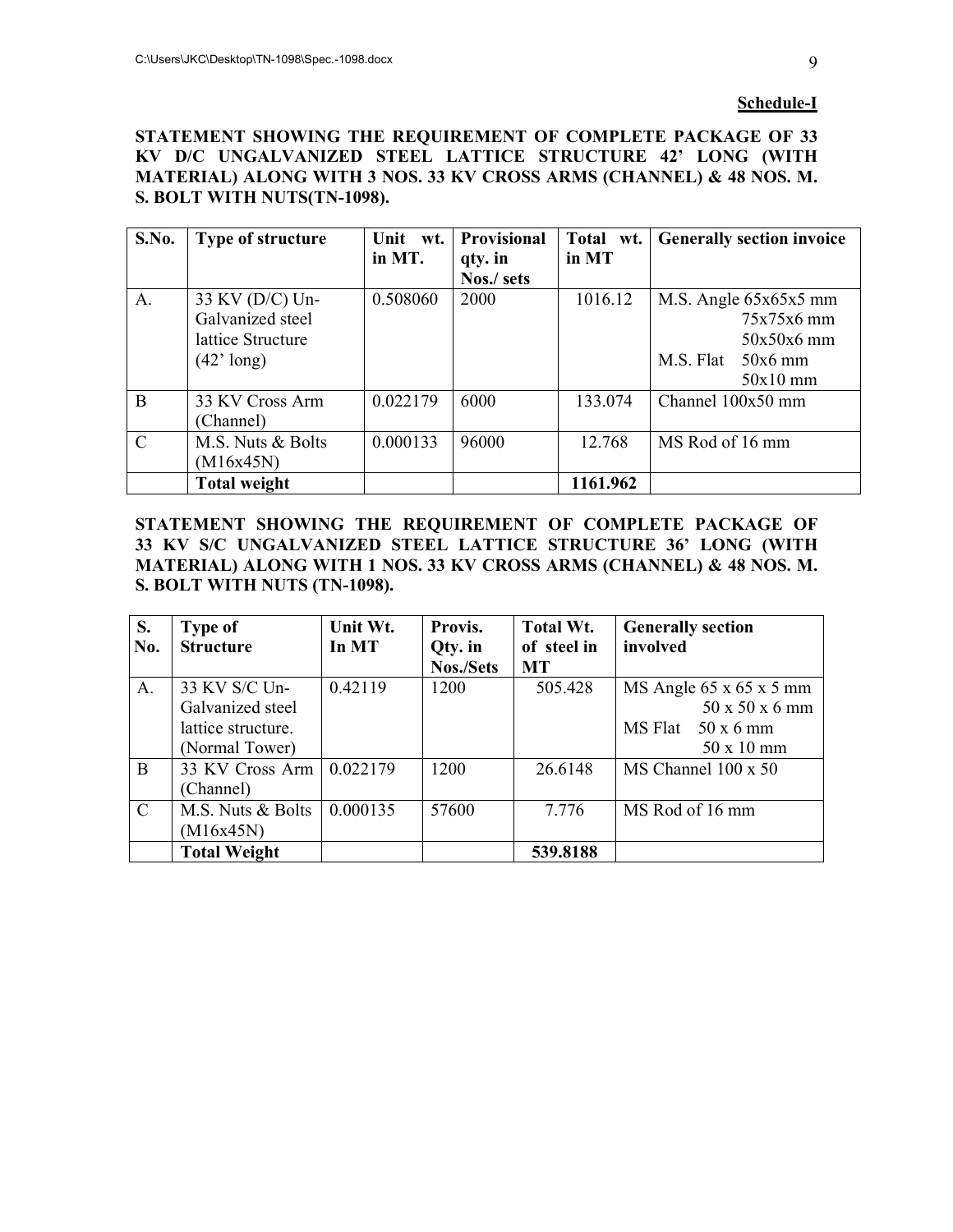| Sr.             | <b>Item</b>             | <b>Section</b>                  | Length           | Qty. in        | Sect. Wt.    | <b>Total Weight</b> |
|-----------------|-------------------------|---------------------------------|------------------|----------------|--------------|---------------------|
| No.             | No.                     |                                 | in MM            | Nos.           | Kg. / M.     | Kg.                 |
|                 |                         | M. S. Angle                     |                  |                |              |                     |
| $\mathbf{1}$    | $\mathbf{1}$            | Legs $65 \times 65 \times 5$ MM | 6400             | $\overline{8}$ | 4.9          | 250.88              |
| $\sqrt{2}$      | $\sqrt{2}$              | Belt 50 x 50 x 6 MM             | 470              | $\overline{4}$ | 4.5          | 8.46                |
| $\overline{3}$  | $\overline{\mathbf{3}}$ | Belt 50 x 50 x 6 MM             | 580              | $\overline{4}$ | 4.5          | 10.44               |
| $\overline{4}$  | $\overline{4}$          | Belt 50 x 50 x 6 MM             | 640              | $\overline{4}$ | 4.5          | 11.52               |
| 5               | $\overline{5}$          | Belt 50 x 50 x 6 MM             | 750              | $\overline{4}$ | 4.5          | 13.50               |
| 6               |                         | Belt 50 x 50 x 6 MM             | 810              | $\overline{4}$ | 4.5          | 14.58               |
| $\overline{7}$  | 6                       | Belt 50 x 50 x 6 MM             | 915              | $\overline{4}$ | 4.5          | 16.47               |
| $\,8\,$         | 32                      | Butt Joint 75 x 75 x 6 MM       | 462              | $\overline{4}$ | 6.8          | 12.56               |
|                 |                         | M.S. Flat                       |                  |                |              |                     |
| 9               | $\overline{7}$          | 50 x 10 MM                      | 285              | $\overline{2}$ | 3.93         | 2.24                |
|                 |                         |                                 | 270              | $\overline{2}$ | 3.93         | 2.12                |
| 10              | $\,8\,$                 | 50 x 10 MM                      | 350              | $\overline{2}$ | 3.93         | 2.75                |
| 11              | $\overline{9}$          | 50 x 10 MM                      | 435              | $\overline{2}$ | 3.93         | 3.42                |
|                 |                         | <b>Bracing</b>                  |                  |                |              |                     |
| 12              | 10                      | M. S. Flat 50 x 6 MM            | 375              | $\overline{4}$ | 2.36         | 3.54                |
| 13              | $\overline{11}$         | M. S. Flat 50 x 6 MM            | 415              | $\overline{4}$ | 2.36         | 3.92                |
| 14              | 12                      | M. S. Flat 50 x 6 MM            | 445              | $\overline{4}$ | 2.36         | 4.20                |
| 15              | 13                      | M. S. Flat 50 x 6 MM            | 470              | $\overline{4}$ | 2.36         | 4.44                |
| 16              | 14                      | M. S. Flat 50 x 6 MM            | 490              | $\overline{4}$ | 2.36         | 4.63                |
| 17              | 15                      | M. S. Flat 50 x 6 MM            | 515              | $\overline{4}$ | 2.36         | 4.86                |
| 18              | 16                      | M. S. Flat 50 x 6 MM            | 550              | $\overline{4}$ | 2.36         | 5.19                |
| 19              | 17                      | M. S. Flat 50 x 6 MM            | 575              | $\overline{4}$ | 2.36         | 5.43                |
| 20              | 18                      | M. S. Flat 50 x 6 MM            | 575              | $\overline{4}$ | 2.36         | 5.43                |
| 21              | 19                      | M. S. Flat 50 x 6 MM            | 660              | $\overline{4}$ | 2.36         | 6.23                |
| 22              | 20                      | M. S. Flat 50 x 6 MM            | 685              | $\overline{4}$ | 2.36         | 6.47                |
| $\overline{23}$ | 21                      | M. S. Flat 50 x 6 MM            | 720              | $\overline{4}$ | 2.36         | 6.80                |
| 24              | 22                      | M. S. Flat 50 x 6 MM            | 750              | $\overline{4}$ | 2.36         | 7.08                |
| $\overline{25}$ | 23                      | M. S. Flat 50 x 6 MM            | 850              | $\overline{4}$ | 2.36         | 8.02                |
| 26              | 24                      | M. S. Flat 50 x 6 MM            | 780              | $\overline{4}$ | 2.36         | 7.36                |
| 27              | 25                      | M. S. Flat 50 x 6 MM            | 910              | $\overline{4}$ | 2.36         | 8.59                |
| $\overline{28}$ | 26                      | M. S. Flat 50 x 6 MM            | 955              | $\overline{4}$ | 2.36         | 9.02                |
| $\overline{29}$ | 27                      | M. S. Flat 50 x 6 MM            | 1055             | $\overline{4}$ | 2.36         | 9.96                |
| $\overline{30}$ | 28                      | M. S. Flat 50 x 6 MM            | 1025             | $\overline{4}$ | 2.36         | 9.68                |
| $\overline{31}$ | 29                      | M. S. Flat 50 x 6 MM            | 1030             | 4              | 2.36         | 9.72                |
| $\overline{32}$ | 30                      | M. S. Flat 50 x 6 MM            | 1140             | $\overline{4}$ | 2.36         | 10.76               |
| 33              | 31                      | M. S. Flat 50 x 6 MM            | 1200             | $\overline{4}$ | 2.36         | 11.33               |
| 34              | 32                      | M. S. Flat 50 x 6 MM            | 462              | $\overline{4}$ | 2.36         | 4.36                |
| 35              | 33                      | M. S. Flat 50 x 6 MM            | 196              | $\overline{4}$ | 2.36         | 1.85                |
|                 |                         |                                 |                  |                | <b>TOTAL</b> | 507.81              |
|                 |                         | 33 KV Cross Arms Channel        |                  |                |              |                     |
|                 |                         | (Unit Wt.)                      |                  |                |              |                     |
| 36              | 34                      | M. S. Channel 100 x 50x6        | 2320             | $\overline{3}$ | 22.179       | 66.537              |
|                 |                         | $(Q$ 22.179 Kg./Cross Arms)     |                  |                | Per unit     |                     |
| 37              | 35                      | M. S. Bolts with Nuts           |                  | 48             | 0.135        | 6.48                |
|                 |                         | M 16 X 45 N                     | Total wt. in kg. |                |              | 580.827             |

### **BILL OF MATERIAL 33 KV D/C LATTICE STRUCTURE 42' LONG AGAINST TN-1098**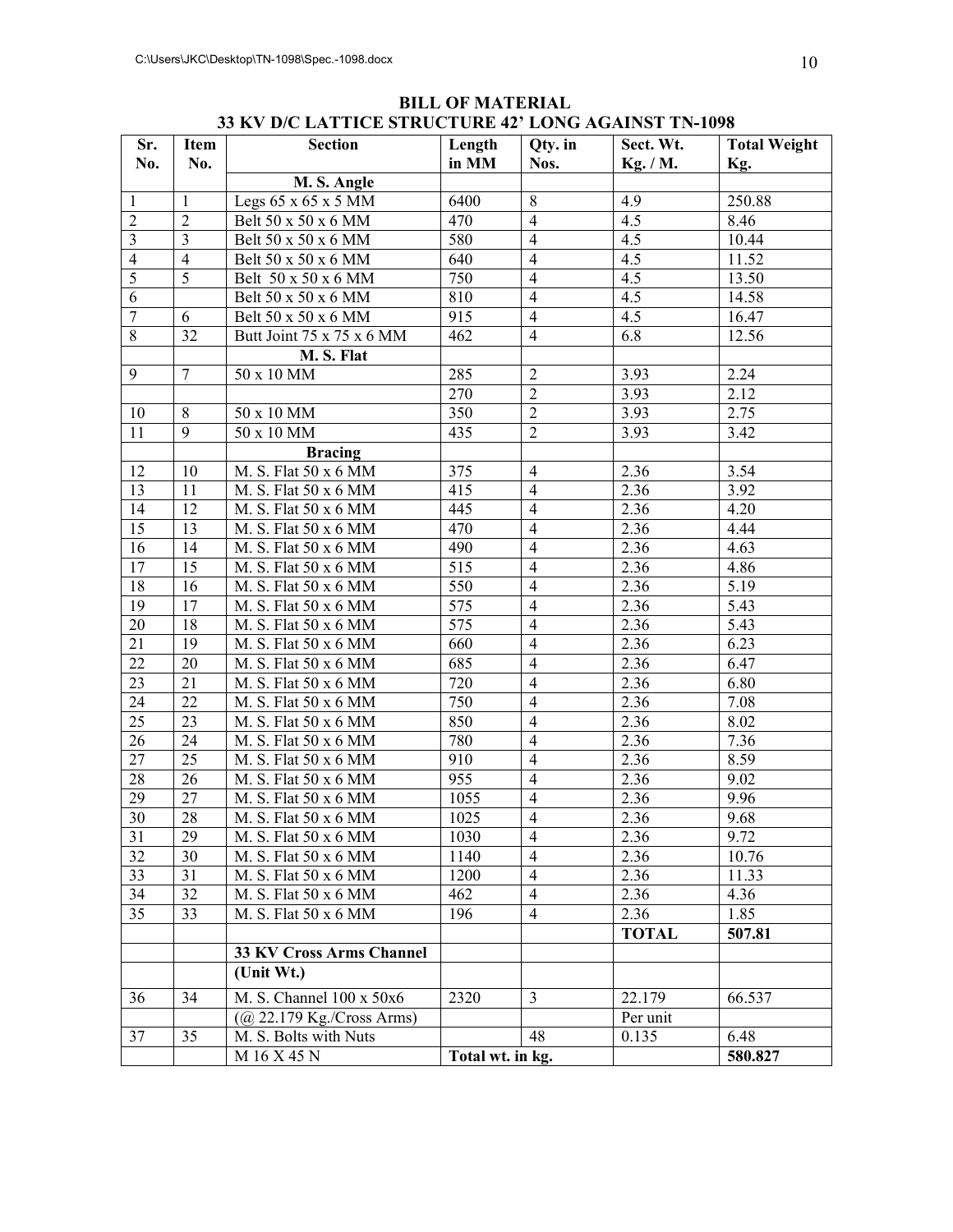## **BILL OF MATERIAL**

## **33 KV S/C UNGALVANISED STEEL LATTICE STRUCTURE 36' LONG WITH ACCESSORIES WITH TOP HAMPERS NUTS & BOLTS AGAINST TN-1098**

| Item<br>No. | <b>Section</b>            | <b>Length of Members and Weight</b> |                |                       |                         |  |  |
|-------------|---------------------------|-------------------------------------|----------------|-----------------------|-------------------------|--|--|
|             |                           | Length<br><b>MM</b>                 | Qty.<br>No.    | Sect. Wt.<br>Kg. / M. | <b>Total Weight Kg.</b> |  |  |
| 1.          | LEG L 50x50x6 MM          | 5500                                | 8              | 4.5                   | 198.00                  |  |  |
| 2.          | Belt L 50x50x6 MM         | 710                                 | $\overline{4}$ | 4.5                   | 12.78                   |  |  |
| 3.          | Belt L 50x50x6 MM         | 645                                 | $\overline{4}$ | 4.5                   | 11.61                   |  |  |
| 4.          | Belt L 50x50x6 MM         | 580                                 | $\overline{4}$ | 4.5                   | 10.44                   |  |  |
| 5.          | Belt L 50x50x6 MM         | 505                                 | $\overline{4}$ | 4.5                   | 9.09                    |  |  |
| 6.          | Belt L 50x50x6 MM         | 455                                 | $\overline{4}$ | 4.5                   | 8.19                    |  |  |
| 7.          | Flat 50x10 MM             | 410                                 | $\overline{2}$ | 3.93                  | 3.22                    |  |  |
| 8.          | Flat 50x10 MM             | 350                                 | $\overline{2}$ | 3.93                  | 2.75                    |  |  |
| 9.          | Flat 50x10 MM             | 280                                 | $\overline{2}$ | 3.93                  | 2.20                    |  |  |
|             | Belt Flat 50x10 MM        | 265                                 | $\overline{2}$ |                       | 2.08                    |  |  |
| 10.         | Bracing Flat 50x6 MM      | 470                                 | $\overline{4}$ | 2.36                  | 4.44                    |  |  |
| 11.         | Bracing Flat 50x6 MM      | 475                                 | $\overline{4}$ | 2.36                  | 4.48                    |  |  |
| 12.         | Bracing Flat 50x6 MM      | 535                                 | $\overline{4}$ | 2.36                  | 5.05                    |  |  |
| 13.         | Bracing Flat 50x6 MM      | 535                                 | $\overline{4}$ | 2.36                  | 5.05                    |  |  |
| 14.         | Bracing Flat 50x6 MM      | 535                                 | $\overline{4}$ | 2.36                  | 5.05                    |  |  |
| 15.         | Bracing Flat 50x6 MM      | $\overline{550}$                    | $\overline{4}$ | 2.36                  | 5.19                    |  |  |
| 16.         | Bracing Flat 50x6 MM      | 585                                 | $\overline{4}$ | 2.36                  | 5.52                    |  |  |
| 17.         | Bracing Flat 50x6 MM      | 660                                 | $\overline{4}$ | 2.36                  | 6.23                    |  |  |
| 18.         | Bracing Flat 50x6 MM      | 665                                 | $\overline{4}$ | 2.36                  | 6.27                    |  |  |
| 19.         | Bracing Flat 50x6 MM      | 705                                 | $\overline{4}$ | 2.36                  | 6.65                    |  |  |
| 20.         | Bracing Flat 50x6 MM      | 850                                 | $\overline{4}$ | 2.36                  | 8.02                    |  |  |
| 21.         | Bracing Flat 50x6 MM      | 860                                 | $\overline{4}$ | 2.36                  | 8.12                    |  |  |
| 22.         | Bracing Flat 50x6 MM      | 875                                 | $\overline{4}$ | 2.36                  | 8.26                    |  |  |
| 23.         | Bracing Flat 50x6 MM      | 960                                 | $\overline{4}$ | 2.36                  | 9.06                    |  |  |
| 24.         | Bracing Flat 50x6 MM      | 960                                 | $\overline{4}$ | 2.36                  | 9.06                    |  |  |
| 25.         | Bracing Flat 50x6 MM      | 960                                 | $\overline{4}$ | 2.36                  | 9.06                    |  |  |
| 26.         | Bracing Flat 50x6 MM      | 1145                                | $\overline{4}$ | 2.36                  | 10.81                   |  |  |
| 27.         | Bracing Flat 50x6 MM      | 1150                                | $\overline{4}$ | 2.36                  | 10.86                   |  |  |
| 28.         | Belt Angle 50x50x6 MM     | 800                                 | $\overline{4}$ | 4.50                  | 14.40                   |  |  |
| 29.         | Butt Joint L 65x65x5 MM   | 462                                 | $\overline{4}$ | 4.90                  | 9.05                    |  |  |
| 30.         | Butt Joint Flat 50x6 MM   | 462                                 | $\overline{4}$ | 2.36                  | 4.36                    |  |  |
| 31.         | Butt Joint Flat 50x6 MM   | 196                                 | $\overline{4}$ | 2.36                  | 1.85                    |  |  |
|             | Wt. of Tower only         |                                     |                |                       | 417.20                  |  |  |
| 32.         | X-Arms Channel 100x50 MM  | 2320                                | 1              | 9.56                  | 22.18                   |  |  |
| 33.         | Top Hampers Flat 50x10 MM | 1015                                | $\mathbf{1}$   | 3.93                  | 3.99                    |  |  |
| 34.         | MS Bolts & Nuts M 16x45   |                                     | 48             | 0.135                 | 6.48                    |  |  |
|             | Total weight in Kg.       |                                     |                |                       | 449.85                  |  |  |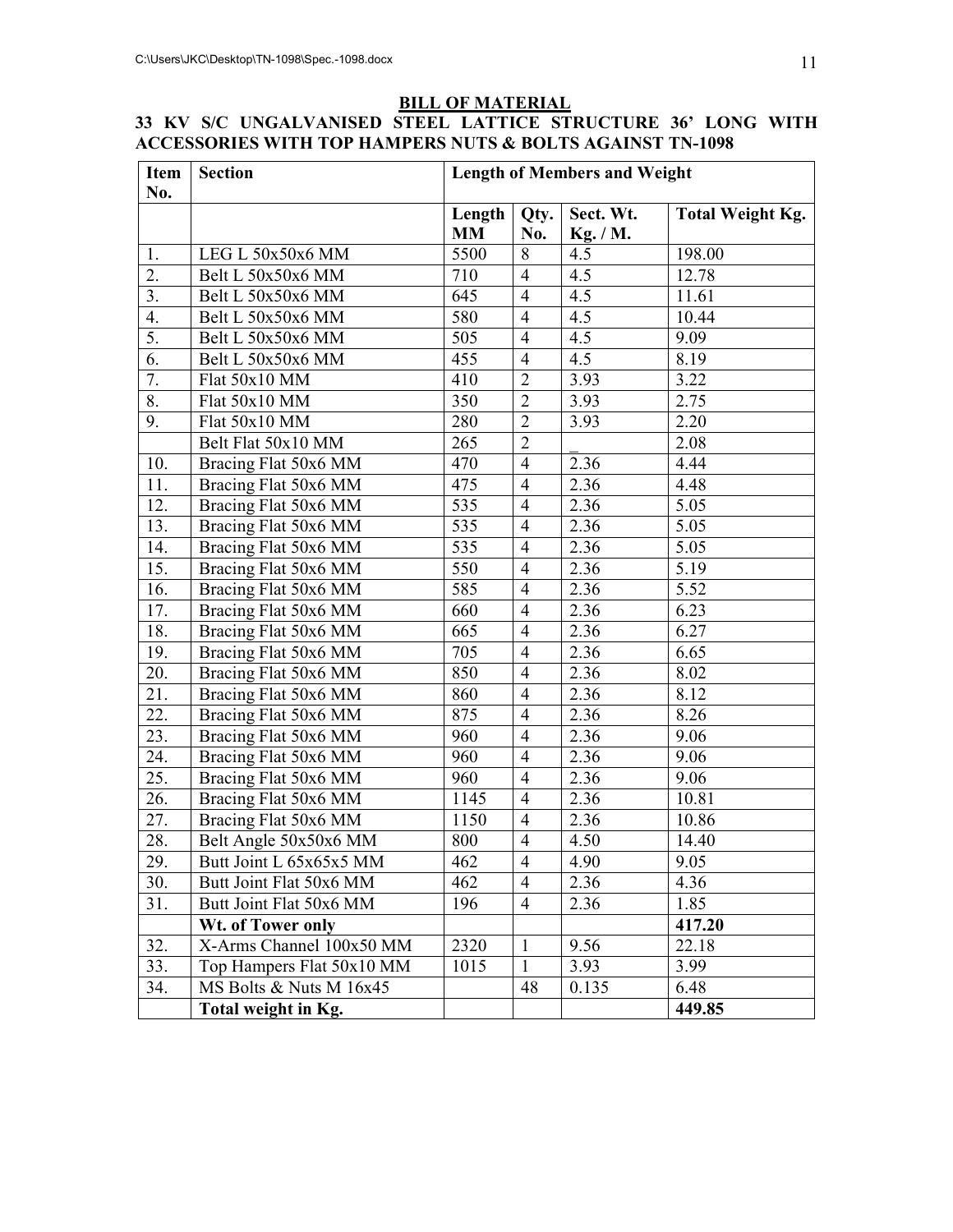## **SCHEDULE-II**

### **PRICE & PRICE VARIATION FORMULA**

The bidder shall quote the rates in **Rs. per MT**, on variable price basis for items as detailed at schedule-III of the specification. The price variation shall be calculated on the basis of formula detailed below :

 $P = Po (0.11 + 0.66 (SBIR/SBIR0) + 0.23 (L/L0))$ 

where :

P= Price payable as adjusted in accordance with the above formula

Po= Price quoted/confirmed

SBIR= Price of Steel Billets-Retail ( as published by IEEMA). This price is as applicable on the 1st working day of the month, Two months prior to the date of delivery.

SBIR0= Price of Steel Billets-Retail ( as published by IEEMA).

This price is as applicable on the 1st working day of the month, One month prior to the date of tendering.

L= All India Average consumer price index number for industrial workers, as published by the Labour Bureau, Ministry of Labour, Govt. of India(base 2001= 100). This index number is as applicable on the first working day of the month, 4 months prior to the date of delivery.

Lo= All India Average consumer price index number for industrial workers, as published by the Labour Bureau, Ministry of Labour, Govt. of India(base 2001= 100). This index number is as applicable on the first working day of the month, 3 months prior to the date of tendering.

**The base date of price variation shall be 01.01.2017, and shall be governed as per clause No.1.10. of Instructions to bidders.**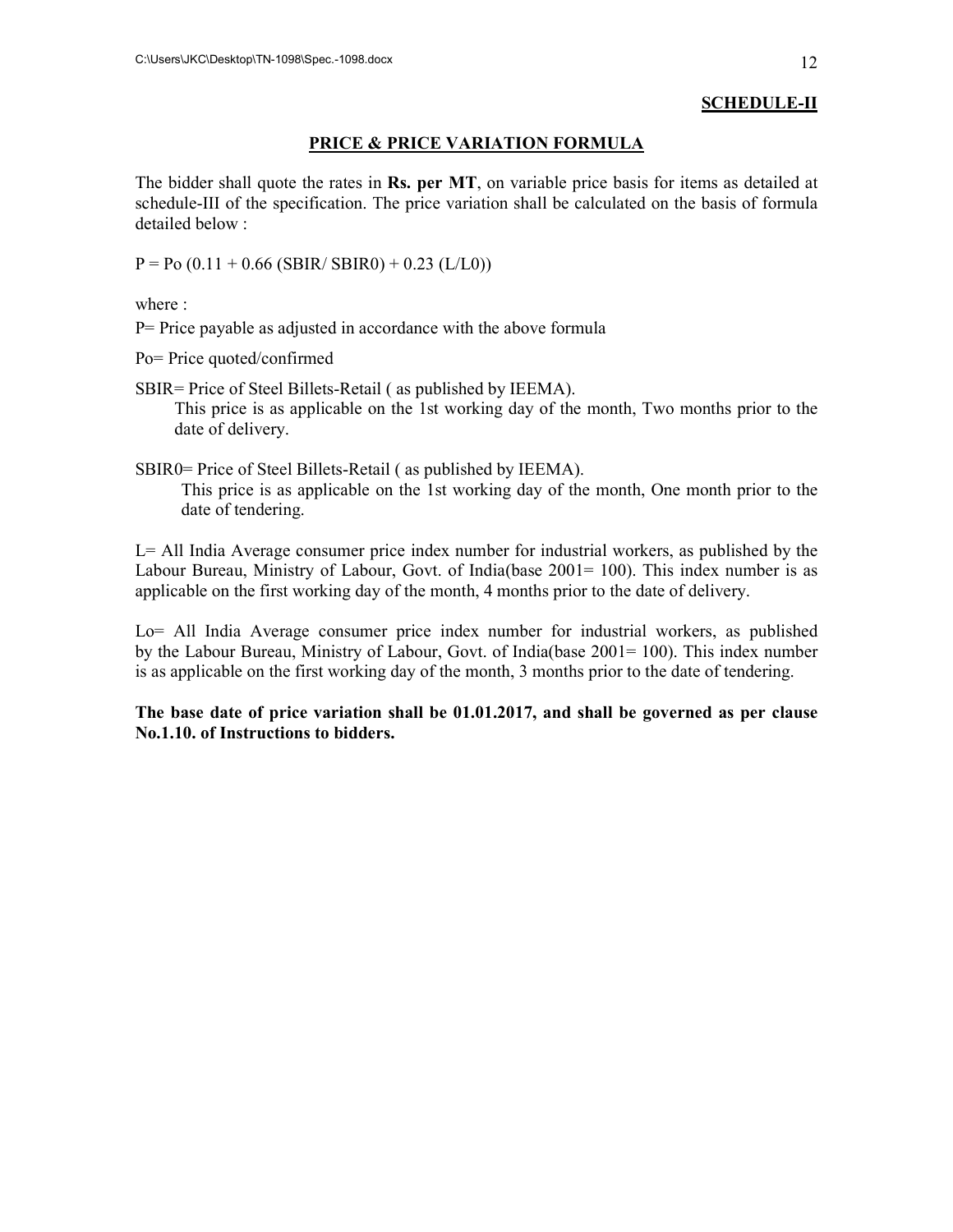#### **SCHEDULE-III**

#### **DETAILS OF APPLICABLE STANDARDS/SPECIFICATION/MANUALS** :

The material shall comply with the relevant provisions made in the following Indian standards Specification (now BIS) with latest amendments.

| IS:2062: (Latest amended)       | Method of testing           |
|---------------------------------|-----------------------------|
| $IS:1852/1973$ (Latest amended) | Rolling & cutting Tolerance |

All materials and sections shall comply in all respect with the requirement of latest addition of relevant Indian Standard Specification except as modified in this Specification. Where the relevant ISS is not available, the material / sections should comply with the latest BSS. All the item should be made/ fabricated from steel sections conforming to IS:2062 / 1999 (latest amended). Rolling and cutting tolerances for hot rolled steel products shall be governed as per IS:1852 / 1985 (latest amended).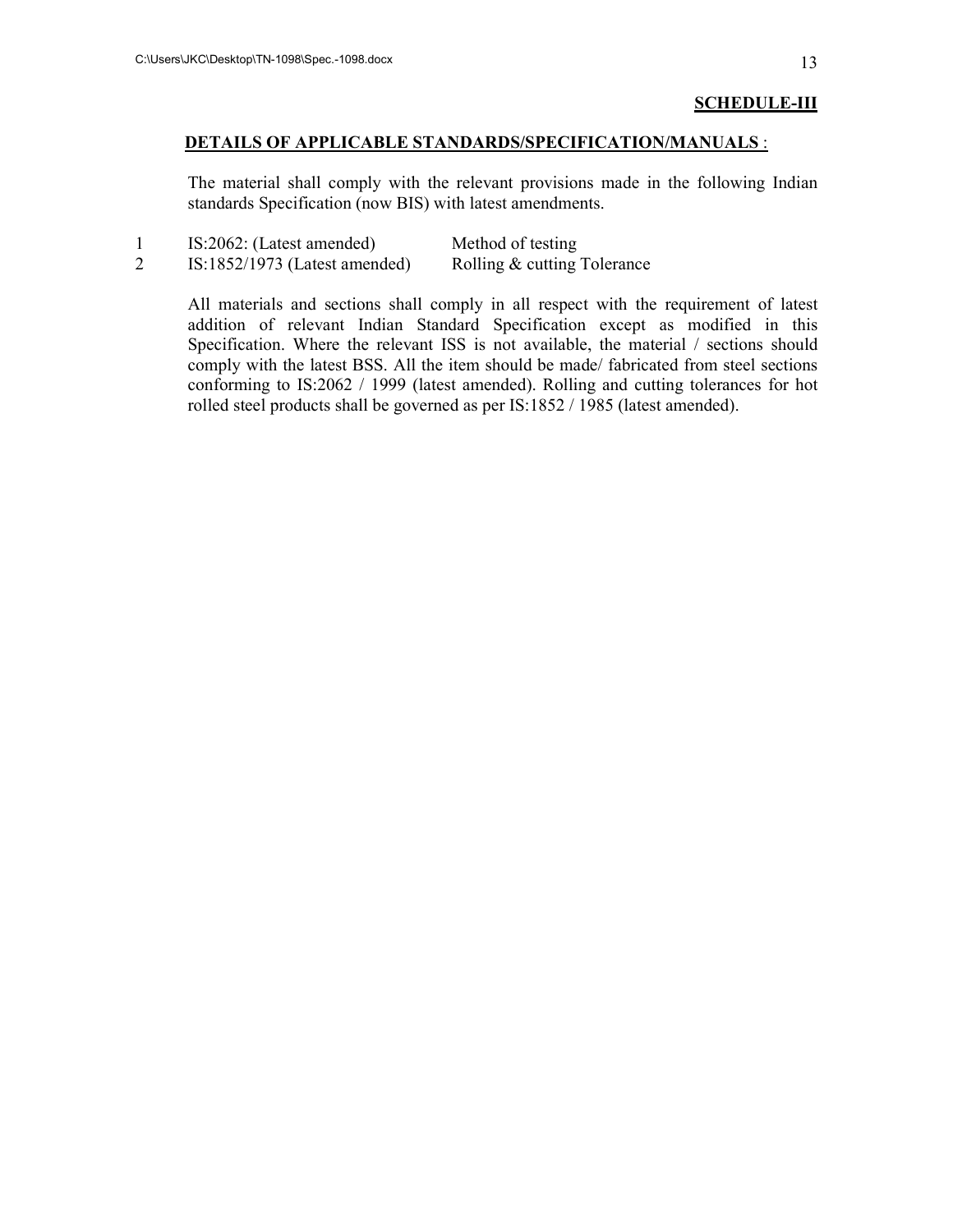## **SCHEDULE-III-A**

#### **PRE-QUALIFICATION REQUIREMENT**

The bidder should fulfill following qualifying requirements for successful participation in the tender along with relevant documentary evidence supporting each qualifying requirement without which the offer shall be considered non-responsive & rejected.

### 1.0 **STATUS OF BIDDER:-**

- a) The bidder should be a Manufacturer of offered items. The offers from sole selling agent/ authorized dealers shall not be entertained.
- b) Old/ New suppliers:- Any bidder located within or outside the state of Rajasthan has participated for the first time in a particular Discom  $\&$  meeting minimum qualification requirement and has supplied the tendered material/or of higher rating in other licensed power utility shall be treated as an old supplier. Rajasthan's firms although supplied in past but not meeting minimum quantity supplied criterion including altogether new units which have not supplied any quantity but having adequate & required manufacturing and testing facility and technical know-how of the tendered material shall be considered as new firms and would be eligible for trial order only. In case of supply made to the licensed power utility outside India, the C.A. certificate furnished by firm shall be considered.

### 2.0 PAST SUPPLY & PERFORMANCE CRITERIA :-

 The bidder shall meet both past supply and performance criteria as detailed below for opening of tenders:-

- 2.01 PAST SUPPLY:-
- 2.01.1 The bidder is required to quote for minimum 10% of tendered quantity failing which their offer may be considered Non-Responsive.
- 2.01.2 The bidder should have designed, manufactured / fabricated, tested and supplied to Licensed Power Utility / Discoms / Govt. Departments at least 2 X QQ (QQ being the quoted quantity) of similar item / higher rating of tendered material / equipment in last 3 financial years from the date of opening of technical-commercial bid.
- 2.01.3 For assessment of past supplies (2QQ), the similar item/higher rating of tendered material/equipment shall cover all type of welded  $\&$  non welded fabricated steel items i.e. 33/11 KV Sub-station structures(Urban)/ (Rural), sub-station structure for mounting of single phase and three phase distribution transformers of different ratings, 33 and 11 KV Cross Arms(channel/ angle) with Top hampers & clamps, Lattice structures, 33  $& 11$  KV Line DP sets, LT brackets(1200 mm and 600 mm), MS channel brackets 1.4 metre / 1.8 metre, stay clamps suitable for 8 metre & 9 metre PCC poles, 2 Pole DT Structure , 4 Pole DT Structure etc.
- Note: Requirement of quantity manufactured, minimum quantity to be offered and amount of Bank Guarantee to be furnished in absence of test certificate shall be reduced to 25% for Rajasthan based units.
- 2.01.4 In support of fulfillment of the past supply criteria, the bidder shall furnish documentary evidence in the form of certificate from Chartered Accountant in the enclosed prescribed proforma only. This prescribed proforma should be furnished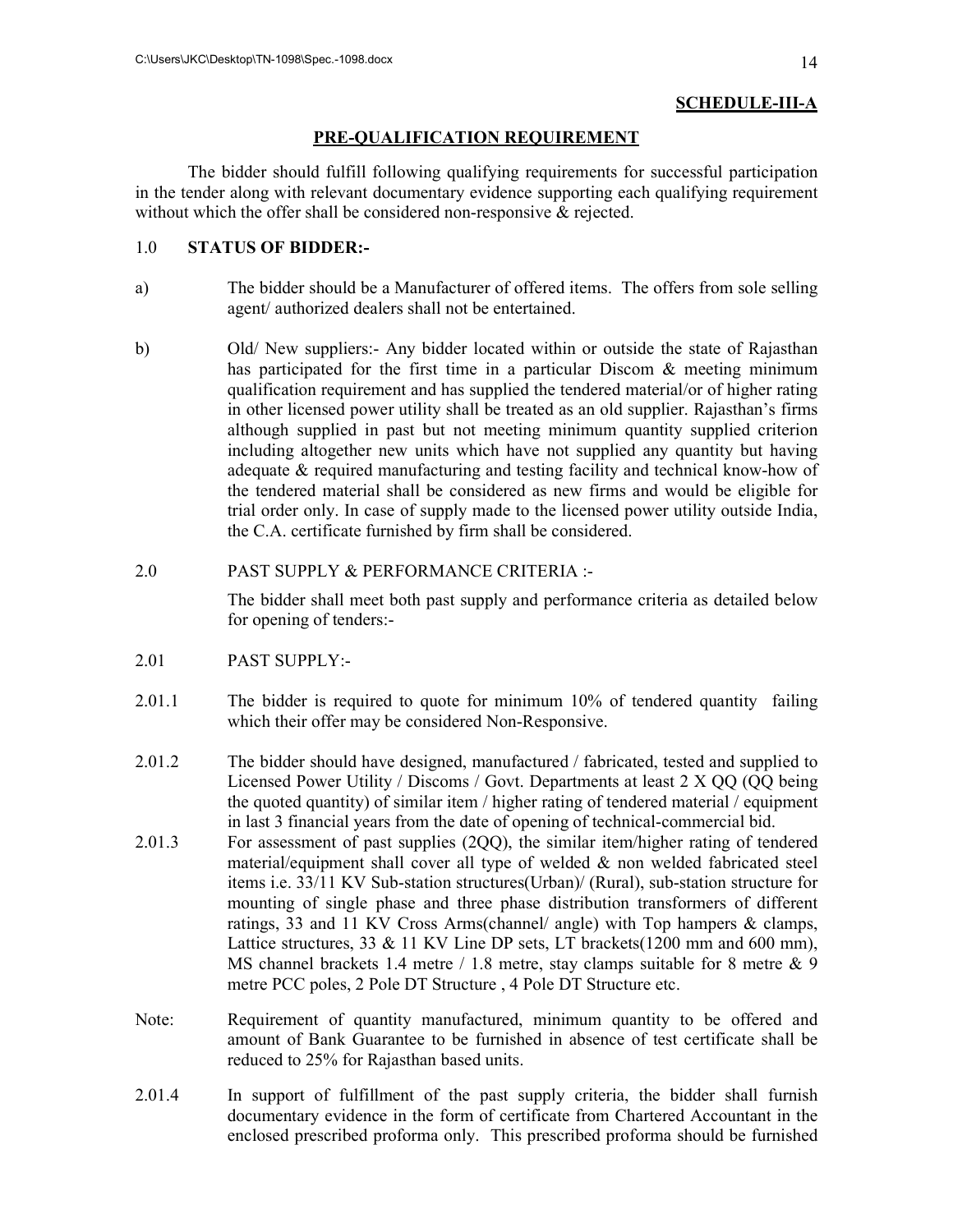either in original or copy duly attested by Notary. The bidder shall also sign and affix seal on the C.A. Certificate. The certificate should have membership number with the name & address of the chartered accountant. Certificate should clearly indicate the quantity supplied, period of supply, voltage Class, Rating of the Transformer etc. in the format prescribed, any deviation to format or information diverted format, will not be considered and rejected.

Note:-The material supplied and accepted for same/higher rating for Turnkey projects to a licensed power utility/Govt. shall be considered for the purpose of evaluating criteria. The certificate given by C.A. shall indicate above quantity separately.

#### 2.02 **PERFORMANCE CRITERIA:-**

2.02.1 i) If a bidder has supplied up to 50% of ordered quantity in previous tender up to date of opening of subsequent tender and scheduled delivery period expired, the bid of such bidder will not be opened in the Discom for that item.

 ii) However, if the supplies have been completed for a quantity more than 50% but not completed up to date of opening of subsequent tender and scheduled delivery period expired, the quantity equal to the quantity pending in previous tender for that item shall be reduced from the subsequent tender quantity to be allocated to the bidder.

### **3.0 POOR RECORD OF PERFORMANCE AND DELIVERY:**

The bidders who have been black listed in any of the state Discom or with whom business relations have been severed in Ajmer Discom shall not be considered. Severment of business relations will be done in case of following circumstances for the period and with the recovery mentioned against each:-

|                                               | i) When vendor does not Forfeiture of EMD/cancellation of vendor registration    |  |  |  |  |  |
|-----------------------------------------------|----------------------------------------------------------------------------------|--|--|--|--|--|
|                                               | accept order awarded on its to recover amount of EMD along with severment of     |  |  |  |  |  |
|                                               | accepted price and terms and business relations for three years from the date of |  |  |  |  |  |
| conditions or does not comply issue of order. |                                                                                  |  |  |  |  |  |
| with contractual formalities.                 |                                                                                  |  |  |  |  |  |
|                                               | ii) When vendor complies with   Levy of maximum recovery on account of delay in  |  |  |  |  |  |
| contractual formalities but                   | delivery along with severment of relations for a period                          |  |  |  |  |  |
| does not commence supplies.                   | of 2 years from the date of issue of order or in next                            |  |  |  |  |  |
|                                               | two bids whichever is later along with forfeiture of                             |  |  |  |  |  |
|                                               | EMD / cancellation of vendor registration.                                       |  |  |  |  |  |

#### **4.0 (A) Black listing of a firm:**

After having given Show Cause Notice of 30 days, and having established & cogent reasons for blacklisting of the firm as given below, the firm should immediately be blacklisted for a period of 5 years indicating reasons of doing so, in the letter itself, and a copy of such blacklisting should be given to the firm, with the approval of CLPC:-

(i) There are sufficient and strong reasons to believe that the supplier or his employee has been guilty of malpractices such as manhandling/misbehavior with Government official by supplier or his partner/employee, bribery, corruption or abatement of such a offence in a position where he could corrupt Nigam's official, fraud, vitiating fair tender process including substitution of or interpolation in tender, mis-representation, pilfer-aging or unauthorized use or disposal of Nigam's material issued for specific work etc.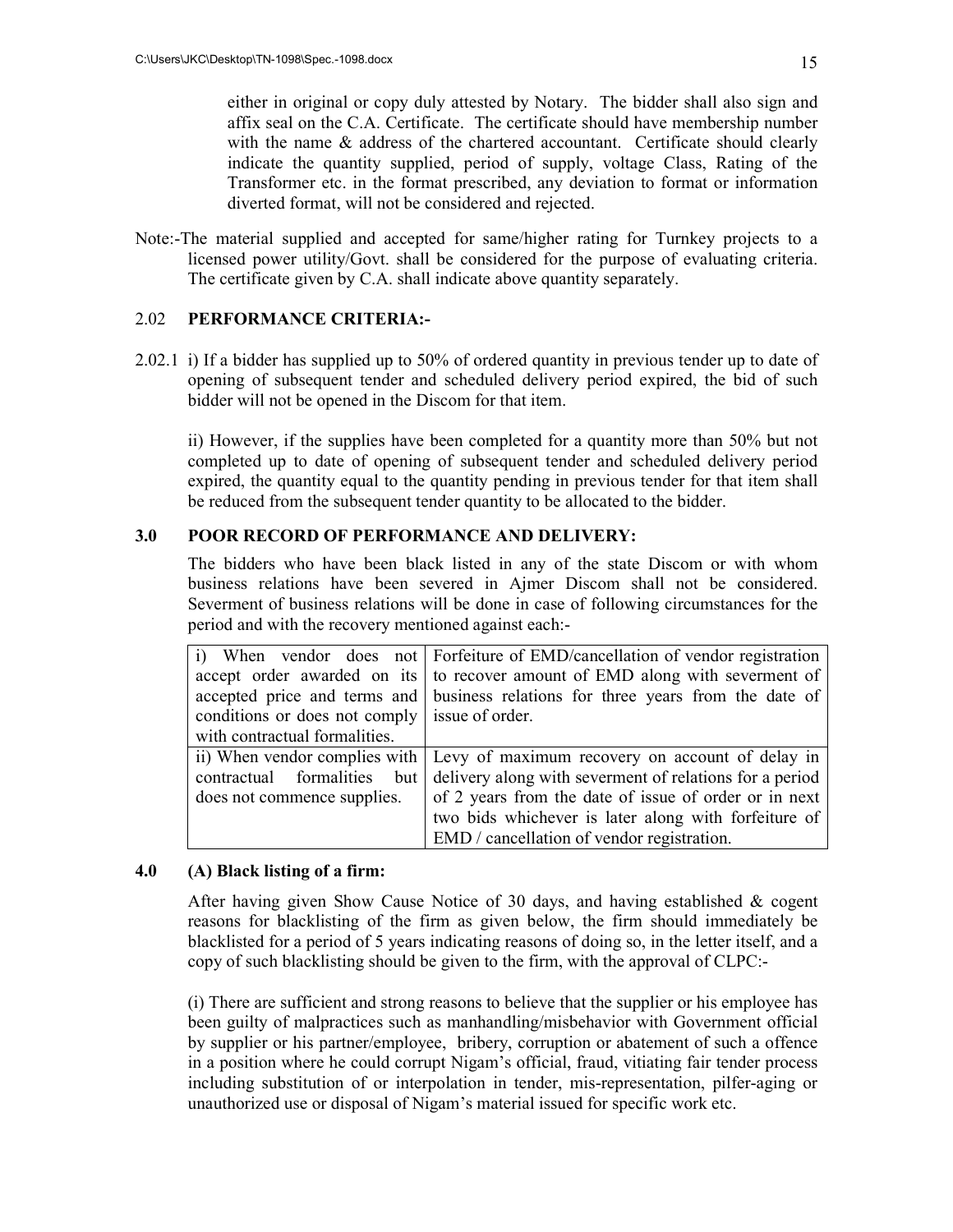(ii) Where a supplier or his partner or his representative has been convicted by a court of Law for offences involving moral turpitude in relation to the business dealing or where security considerations including suspected disloyalty to the Nigam/state so warrant the blacklisting.

(iii) If the State Bureau of Investigation or any other authorized investigating agency recommends for blacklisting after completing the investigation.

Note: - 1 If a supplier after having tendered for a supply or after negotiations gives application voluntarily vitiating the fair tendering process, it shall also tantamount to malpractice.

Note:-2 A register containing the reasons for blacklisting the supplier as also the names of all the partner of the suppliers and the allied concerns coming within the effective influence of the blacklisted supplier will be maintained.

Note: - 3 A register of black listed supplier will be maintained which will not only include suppliers enlisted with the Enlisting Authority but also black listed suppliers in Nigam.

Note :-4 A Black listed supplier (i) shall not be entitled for registration in any of the Discom (ii) shall not be awarded any supply order in future in any Discom during the notified period.(iii) his registration if any shall stand cancelled immediately and his registration security /EMD/S.D. shall stand forfeited. (iv) In case of blacklisting of the firm by any one of Discom for the cogent prescribed reason(s) as stipulated above, the same shall be applicable to all the three Discoms and as a consequence of blacklisting, all the pending orders to that firm, will be cancelled in all three (3) Discoms with immediate effect. However in respect of completed/executed contract G.P. obligations as well as other liabilities shall be fulfilled by the supplier.

#### **(B) Severment of Business relation:**

(a) After having given Show Cause Notice of 30 days, and having established & cogent reasons for Severment of business relation as given below, the firm should immediately be severed the business relations for a period of 2 to 3 years indicating reasons of doing so, in the letter itself, and a copy of such severment should be given to the firm, with the approval of CLPC:-

(i) The supplier continuously refuses to pay Nigam dues without showing adequate reasons and where the purchasing authority is satisfied that no reasonable dispute attracting reference to Settlement Committee or Court of Law exists for the supplier's action of non-supply.

(ii) When vendor does not accept LOI/detailed purchase order awarded on its accepted prices and terms & conditions or does not comply with the contractual formalities.

(iii) When vendor/supplier who otherwise completed contractual formalities but does not commence supplies on the date of opening of technical bid of the fresh tender/completion of schedule delivery period whichever is later.

**Note-1**-In case supplier does not deposit outstanding dues towards Nigam, even after completion of severment period, the period of severment will continue.

2. Severment done purely/ mainly on account of non-deposition of dues against the supplier/vendor/contractor could be lifted by CLPC, if the dues are deposited prior to the expiry of such severment period.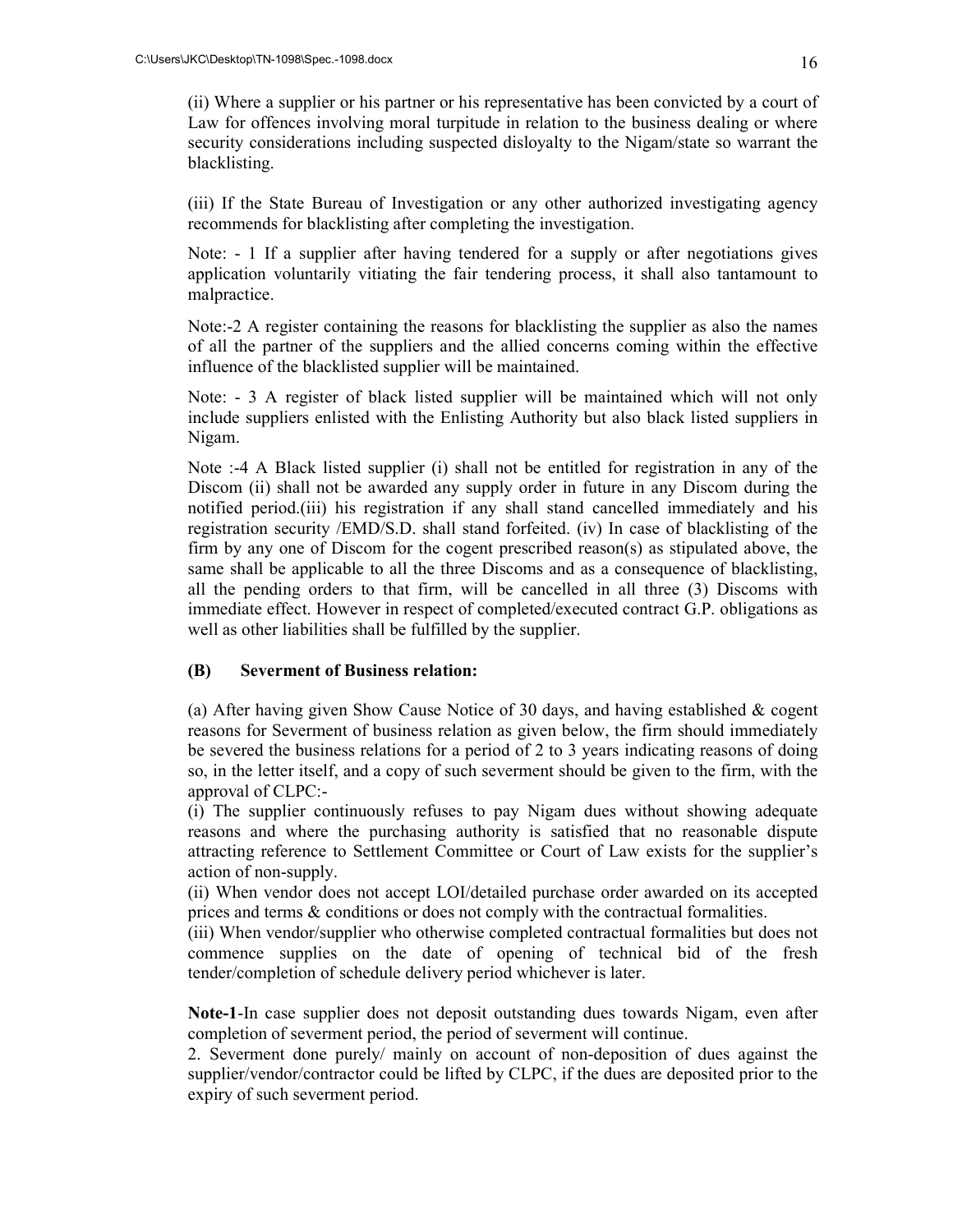3. Severment done by one Discom for non-supply of material and /or corresponding nonrecovery of dues will not be effective in other Discoms except in respect of common purchase cases of three Discom.

4.On severment of business, the EMD/SD/vendor registration security will be forfeited.

5. The orders in execution satisfactorily will not be cancelled other than the order on which severment have been done.

## **(C) DEBARMENT**

Reasons on which Debarment can be made:-

(i) The competent authority may debar the supplier on account of his performance or other disabilities, if it is no longer considered fit to remain under vendor registration as per his obligation under vendor registration.

(ii) If at any subsequent stage of inspection of firms after award of contract, it is found that firm does not have sufficient tech. staff or required/necessary technical equipments, the purchasing authority can debar the firm for one year or next tenders whichever is later. The debarment will be lifted only on re-inspection of firm's works; the defects noticed earlier are fully rectified to the satisfaction of Nigam**.** 

(iii) When contract agreement executed and supplies commenced but could supply only up to 50% of ordered quantity and scheduled delivery period expired, then the firm can be debarred for one year or next tender whichever is later in that Discom only for that particular item/rating/ capacity/size etc.

(iv) The suppliers who have been awarded contract for supply of material is not adhering to the periodic delivery schedule, the contract awarding authority reserve the right to terminate the contract and may debar the firm in participating in tender for a period of 2 to 3 years.

Note:-1. On debarment, the EMD/ SD/Vendor Registration security shall be forfeited.

Note:-. 2. If the firm is debarred in one Discom for any reasons then the same should not be applicable in other Discom subject to exception that in case of common Discoms purchases such debarment of a firm would be applicable to all three Discoms for that particular item and rating/capacity/size etc.

## **5.0 APPEALS AND APPLICATIONS:-**

Appeal against the order of blacklisting, severment and debarment can be filed before BOD within a period of 3 months from the date of intimation. The letter of appeal will be addressed to the order placing authority. Who will process the case for placing the matter in B.O.D. with in a period 60 days. The BOD may reduce or waive the penalty, if sufficient reasons/supporting documents are furnished by the supplier.

## **GENERAL CONDITIONS:- (ALL CONDITIONS BE DULY SIGNED & SEALED)**

- I) The bidder shall clearly indicate the deviations such as `Technical Deviation & Commercial Deviations' in the prescribed proforma only. The deviations indicated elsewhere in the bid shall not be accepted.
- II) The bidder must clearly fill up each and every particular of guaranteed technical particulars annexed with Technical Specifications otherwise he will be responsible for Technical Non-responsiveness.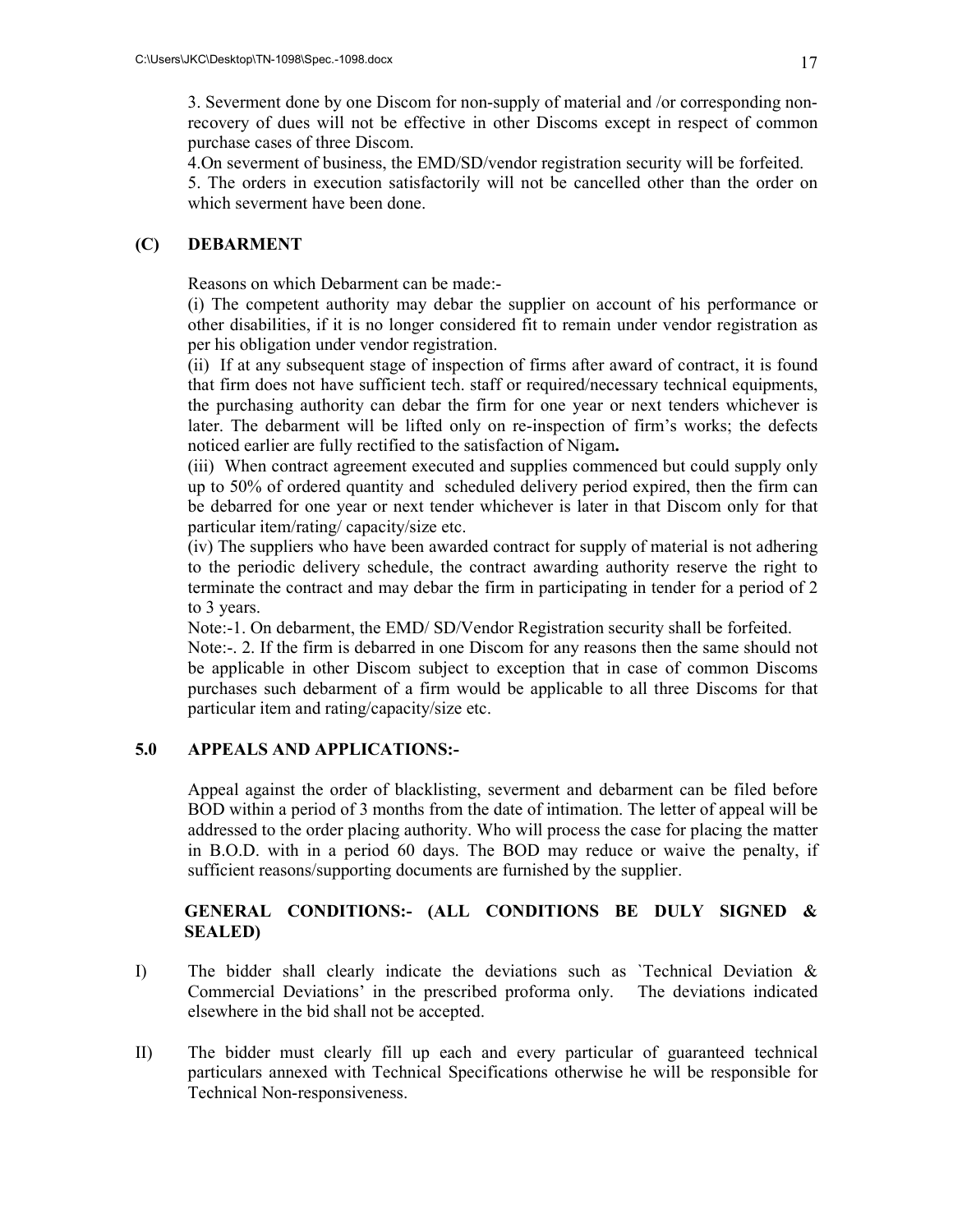- III) All documents required in the prescribed format are to be furnished along with the bid itself only except an attested copy of BIS license (wherever it is required), failing which the bid will be summarily rejected.
- IV) However, a copy of BIS License may be submitted by the bidder up to the official working hours of one working day prior to the schedule / notified date of opening of price bid.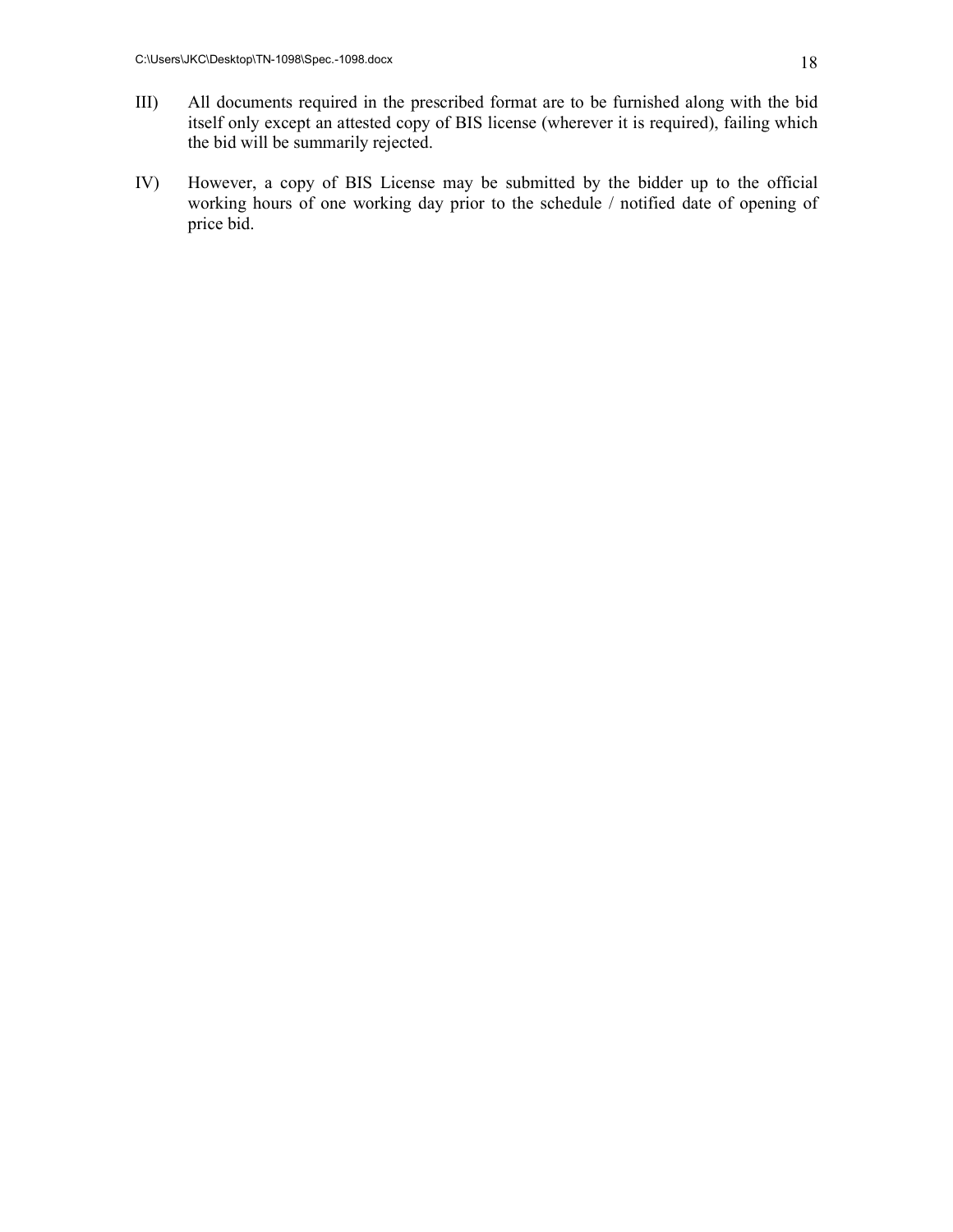**Schedule – IV**



## NEW VIDYUT BHAWAN, MAKARWALI ROAD, PANCHSHEEL NAGAR, AJMER 305 004. **(TEL. 0145-2644529 FAX 0145-2644542.)2644542.)AJMER VIDYUT VITRAN NIGAM LIMITED(MATERIAL MANAGEMENT <sup>W</sup>WING)**

**(Must be filled in the BOQ)**

#### **The Superintending Engineer (MM), Ajmer Vidyut Vitran Nigam Limited, Ajmer.**

With reference to your invitation to bid against specification No.1098, we agree to supply at prices (variable) given as follows.

| S.<br>No. | <b>Particulars</b><br>of<br>Material | Qty.<br>offered<br>In set/<br>МT | Unit<br><b>Exworks</b><br>Price<br>(in Rs.)<br>per MT |      | <b>Excise duty</b><br>(Per MT) | Freight<br>(Per<br>MT)<br>(In Rs.) | Insurance<br>(Per MT)<br>(In Rs.) | <b>CST/VAT</b> on<br>col. No.<br>$(4+6+7+8)$<br>(Per MT) |      | <b>Total Price</b><br>In Rs.<br>(Per MT)<br>Col. No.<br>$(4+6+8+10)$ | <b>Entry Tax</b><br>$\frac{6}{9}$<br>$\cdot$ (a)<br>on Col. 11<br>$(In Rs.)$ per<br>МT | All adjusted<br>unit F.O.R.<br><b>Destination</b><br>Price including<br><b>Entry Tax Col.</b><br>$No.11+12$ | <b>Total</b><br>Contract<br>Value<br>(In Rs.) |
|-----------|--------------------------------------|----------------------------------|-------------------------------------------------------|------|--------------------------------|------------------------------------|-----------------------------------|----------------------------------------------------------|------|----------------------------------------------------------------------|----------------------------------------------------------------------------------------|-------------------------------------------------------------------------------------------------------------|-----------------------------------------------|
|           |                                      |                                  |                                                       | Rate | Amt.                           |                                    |                                   | Rate                                                     | Amt. |                                                                      |                                                                                        |                                                                                                             |                                               |
|           |                                      |                                  |                                                       |      | <sub>0</sub>                   |                                    |                                   | Q                                                        | 10   |                                                                      | 12                                                                                     | 13                                                                                                          | 14                                            |
|           |                                      |                                  |                                                       |      |                                |                                    |                                   |                                                          |      |                                                                      |                                                                                        |                                                                                                             |                                               |
|           |                                      |                                  |                                                       |      |                                |                                    |                                   |                                                          |      |                                                                      |                                                                                        |                                                                                                             |                                               |
|           |                                      |                                  |                                                       |      |                                |                                    |                                   |                                                          |      |                                                                      |                                                                                        |                                                                                                             |                                               |
|           |                                      |                                  |                                                       |      |                                |                                    |                                   |                                                          |      |                                                                      |                                                                                        |                                                                                                             |                                               |

Notes:-

- (i) The bidder is required to quote the prices in the above format only. Bids having prices quoted in other format/manner are liable to be ignored.
- (i) The bidder is required to quote the prices in the above format only. Bids having prices quoted in other format/manner are liable to be ignored.<br>(ii) The bidder must fill each and every column of the above format. Menti the price bid.
- (iii) No cutting/ overwriting in the prices is permissible.
- (iv) The unit Ex-work price to be indicated in Col. No. 4 should be exclusive of taxes & duties which are to be indicated in separate columns for the purpose. bidder must fill each and every column of the above format. Mentioning "extra/ Inclusive" in any of the column<br>price bid.<br>unit Ex-work price to be indicated in Col. No. 4 should be exclusive of taxes & duties which are to to be indicated in separate columns meant
- (vi) In case of price bid break-up is given component wise and also given sum total by the bidder but there is a difference between aggregate of component wise and sum total, en lesser of the two will be taken into account.

### **Signature of bidder with rubber stampwith**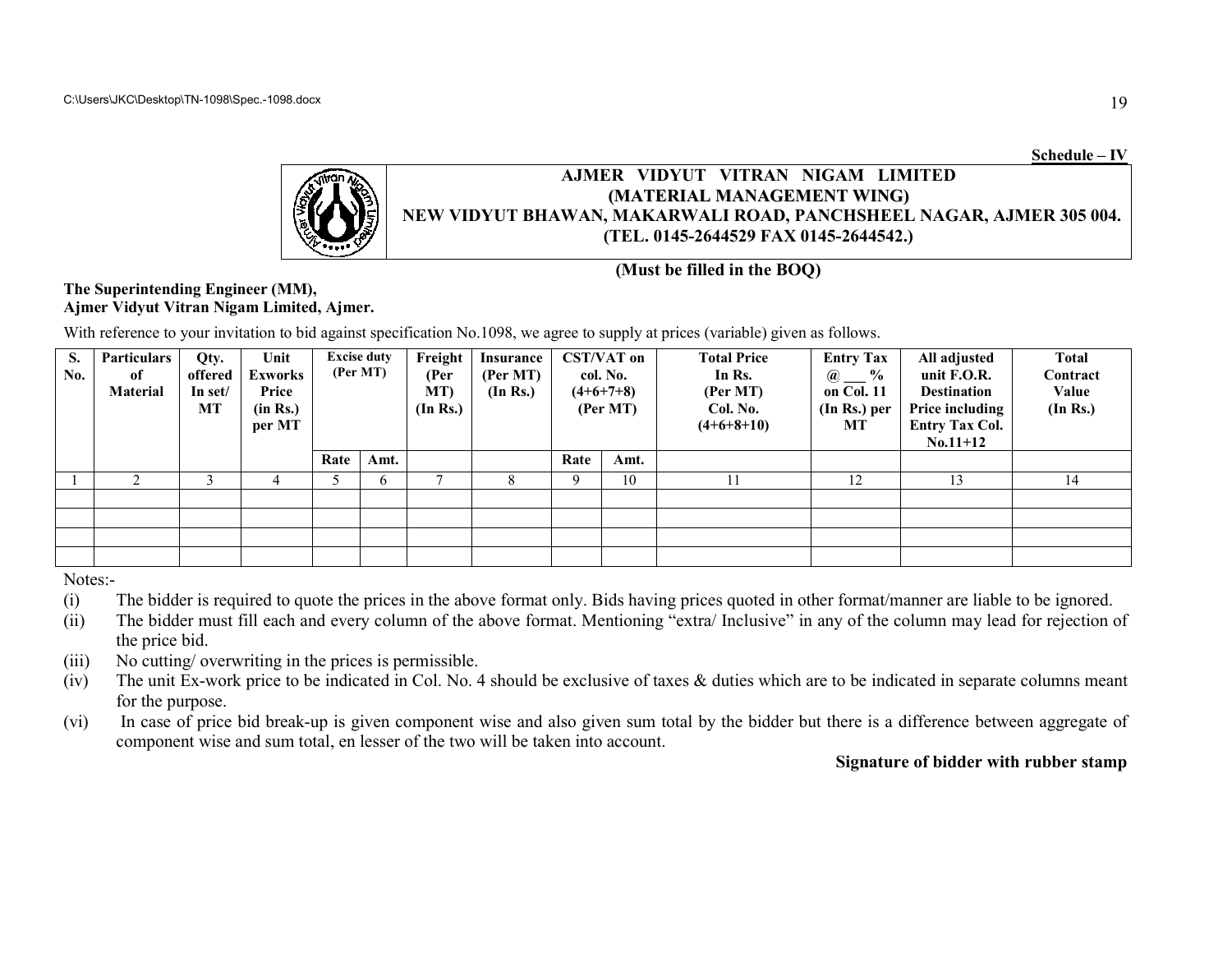## **SCHEDULE-IV-A**

## **Must be filled in by the tenderer and attach with technical bid (Part-I)**

**To,** 

## **The Superintending Engineer (MM), Ajmer Vidyut Vitran Nigam Limited, Ajmer.**

Dear Sir,

With reference to your invitation to tender against specification No. AVVNL/SE (MM)/Spec/TN-1098, we agree to supply the following quantity.

| S.No. | <b>Particulars of item</b>                                                                                     | <b>Tendered</b><br>quantity | Qty.<br>offered | <b>Justification of</b><br>quantity offered<br>as per qualifying<br>requirement. | <b>Remarks</b> |
|-------|----------------------------------------------------------------------------------------------------------------|-----------------------------|-----------------|----------------------------------------------------------------------------------|----------------|
|       | $\overline{2}$                                                                                                 | $\mathbf{3}$                | 4               |                                                                                  |                |
| 1.    | 33 KV (D/C) Lattice<br>Structure (42'long)<br>with 3 Nos. Cross Arm<br>and Nut & Bolts                         | <b>2000 Sets</b>            |                 |                                                                                  |                |
| 2.    | 33 KV (S/C) Lattice<br>Structure (36'long)<br>with 1 Nos. Cross Arm<br>and Top Hamper Nut $\&$<br><b>Bolts</b> | <b>1200 Sets</b>            |                 |                                                                                  |                |

- 1. The offer is valid for a minimum period of 120 days after the date of opening of this tender.
- 2. The prices are variable with base date as on **01.01.2017.**
- 3. It is noted that the quantities as mentioned in the specification are approximate and we agree to supply any quantity as per your requirement.
- 4. The delivery shall strictly be in accordance with our delivery clause as given in Schedule-VII of this specification. In case we fail to deliver the material as indicated in the clause No. 1.23, we are liable to pay recovery for delay in delivery as per clause No. 1.24 of this Schedule-II of this specification.

The material shall conform to your specification No. AVVNL/SE (MM)/Spec/TN-1098 and as per relevant ISS in all respect.

5. We confirm that we agree to all the terms and conditions as well as the technical stipulations of your specification No. AVVNL/SE (MM)/Spec/TN-1098 and there are no deviations other than as specified in the Schedule-VI (A&B).

Yours faithfully,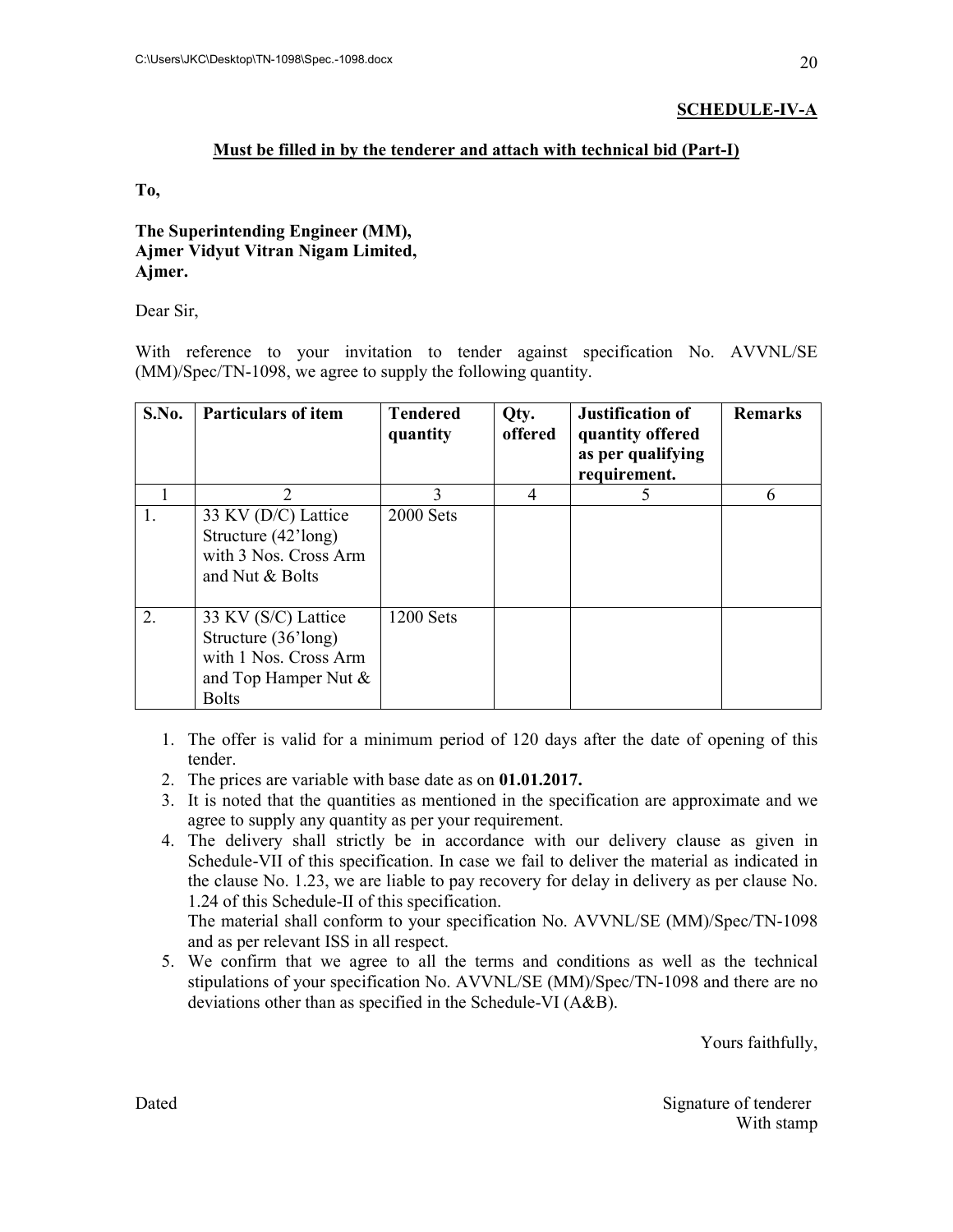#### **SCHEDULE-V**

**(to be filled by the bidder)** 

#### **GUARANTEED & OTHER TECHNICAL PARTICULARS FOR 33 KV DOUBLE CIRCUIT UNGALVANIZED STEEL LATTICE STRUCTURE 42' LONG ALONG WITH 3 NOS. 33 KV CROSS ARMS (CHANNEL) & 48 NOS. M. S. BOLT WITH NUTS COMPLETE PACKAGE**

**&** 

### **33 KV SINGLE CIRCUIT UNGALVANISED STEEL LATTICE STRUCTURES 36' LONG ALONG WITH ONE 33 KV CROSS ARMS (CHANNEL) ONE TOP HAMPER & 48 NOS. MS BOLTS WITH NUTS COMPLETE PACKAGE**

#### **A. GENERAL :**

| 1.            | Maker's Name                                    |                |                                                                                                          |
|---------------|-------------------------------------------------|----------------|----------------------------------------------------------------------------------------------------------|
| 2.            | Address for correspondence                      |                |                                                                                                          |
| 3.            | Address of Works                                |                |                                                                                                          |
| <b>B.</b>     | <b>STANDARDS &amp; SPECIFICATION:</b>           |                |                                                                                                          |
| 1.            | Dimension                                       |                | As per approved drawing.                                                                                 |
| 2.            | Testing                                         |                |                                                                                                          |
| a)            | Steel                                           |                | As per IS:2062 (Latest amended). If no<br>supported by test certificate of steel from main<br>producers. |
| C.            | <b>TOLERANCE</b>                                |                |                                                                                                          |
| a)            | <b>Steel</b>                                    |                | As per IS:1852-1973 (Latest amended)                                                                     |
| b)            | Length                                          |                | $+/- 3$ mm                                                                                               |
| $\mathbf{c})$ | Edge dimensions                                 |                | $+/- 2$ mm                                                                                               |
| d)            | Hole centre                                     |                | $+/- 2$ mm                                                                                               |
| e)            | Weight tolerance                                |                | +2% to (-) $4\%$                                                                                         |
| D)            | <b>GUARANTEED WEIGHT OF</b><br><b>STRUCTURE</b> | $\ddot{\cdot}$ | As per BOM                                                                                               |
| E)            | Properties of steel (for class `A')             |                |                                                                                                          |
| (a)           | Chemical composition.                           |                |                                                                                                          |
| (i)           | Carbon % (Max.)                                 |                | 0.23                                                                                                     |
| (ii)          | Manganese % (Max.)                              |                | 1.50                                                                                                     |
|               | (iii) Sulpher $%$ (Max.)                        |                | 0.050                                                                                                    |
|               | (iv) Phosphorus % (Max.)                        |                | 0.050                                                                                                    |
|               | (v) Silicon % (Max.)                            |                | 0.40                                                                                                     |
|               | (vi) C.E. $%$ (Max.)                            |                | 0.42                                                                                                     |
| (b)           | <b>Mechanical Properties</b>                    |                |                                                                                                          |
|               | UTS (Mpa) Min.                                  |                | 410                                                                                                      |
|               | Y.S.(Mpa) Min.                                  |                | 240                                                                                                      |
|               | E.L. $(\% )$ Min.                               |                | 23                                                                                                       |
| $\bf{F}$      | Marking:-                                       | $\ddot{\cdot}$ | Firm Code / AVVNL & TN No.                                                                               |

Signature of Bidder

| Name |  |
|------|--|
|      |  |

Designation Common authorized seal of Bidder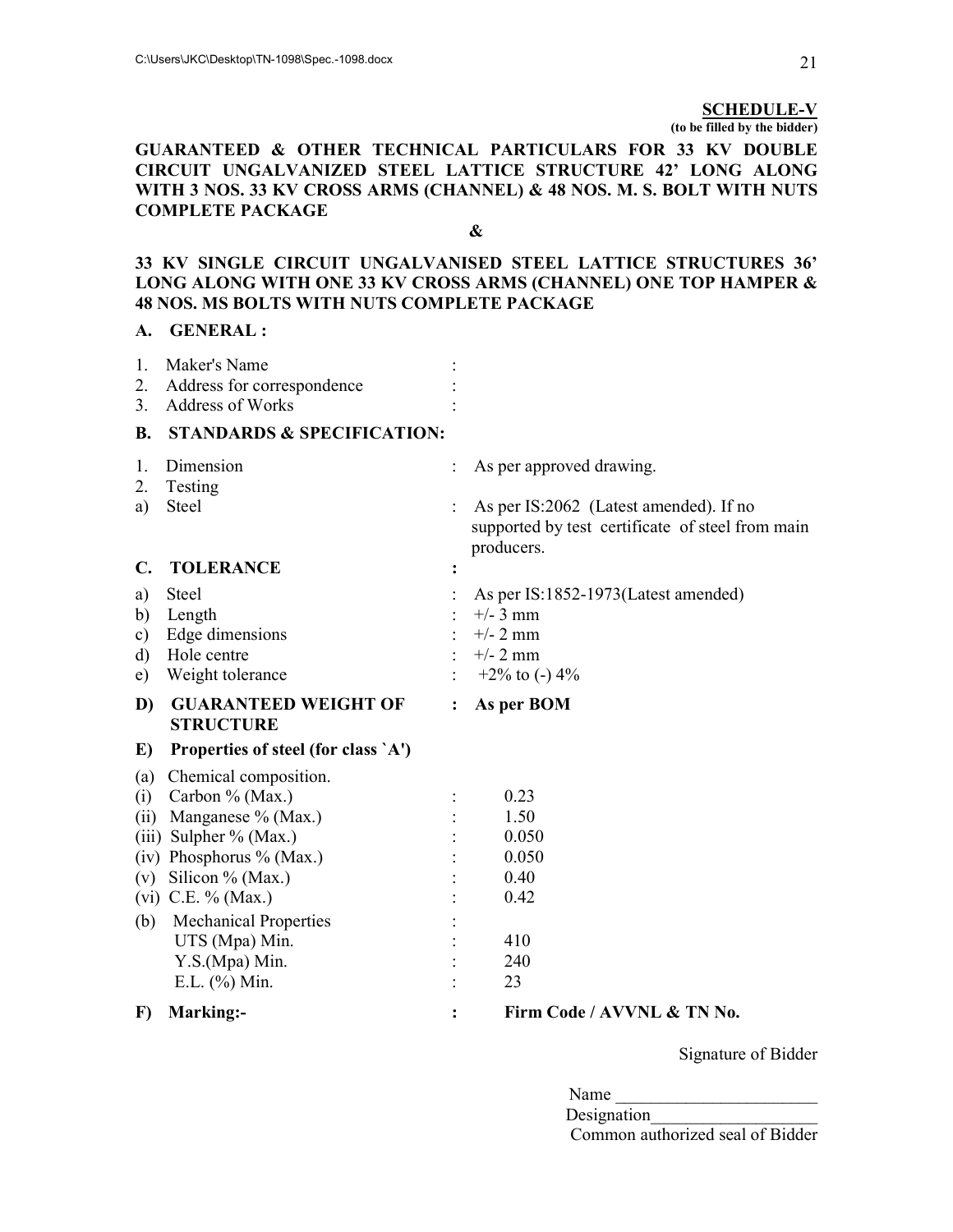**Schedule Schedule – VI (A)**



# **AJMER VIDYUT VITRAN NIGAM LIMITED VIDYUT NIGAM LIMITED NEW VIDYUT BHAWAN, M MAKARWALI ROAD, PANCHSHEEL NAGAR, (MATERIAL MANAGEMENT WING) AJMER 305 004. (TEL. 0145-2644529 FAX 0145-2644542.)** AJMER VIDYUT VITRAN NIGAM LIMITED<br>
(MATERIAL MANAGEMENT WING)<br>
NEW VIDYUT BHAWAN, MAKARWALI ROAD, PANCHSHEEL NAGAR,<br>
AJMER 305 004.<br>
(TEL. 0145-2644529 FAX 0145-2644542.)<br>
DEPARTURE/DEVIATION FROM TECHNICAL SPECIFICATION

## **DEPARTURE/DEVIATION FROM TECHNICAL SPECIFICATION**

The bidder shall state under this schedule the departure from the Purchaser's specification in respect of technical is as under: this schedule the departure from the Purchaser's specification in<br>err-<br>Technical Specification. bidder shall state under this schedule the departure from the Purchaser's specification in<br>ect of technical is as under:-<br>. Main Deviations from Technical Specification.<br>in specification of the NIT except for the deviation

S.No. Main Deviations from Technical Specification.

Certified that we agree to all the technical specification of the NIT except for the deviation to the extent indicated above.

> **(Signature) (Signature)**Name & Designation Name & Designation<br>with seal of the bidder.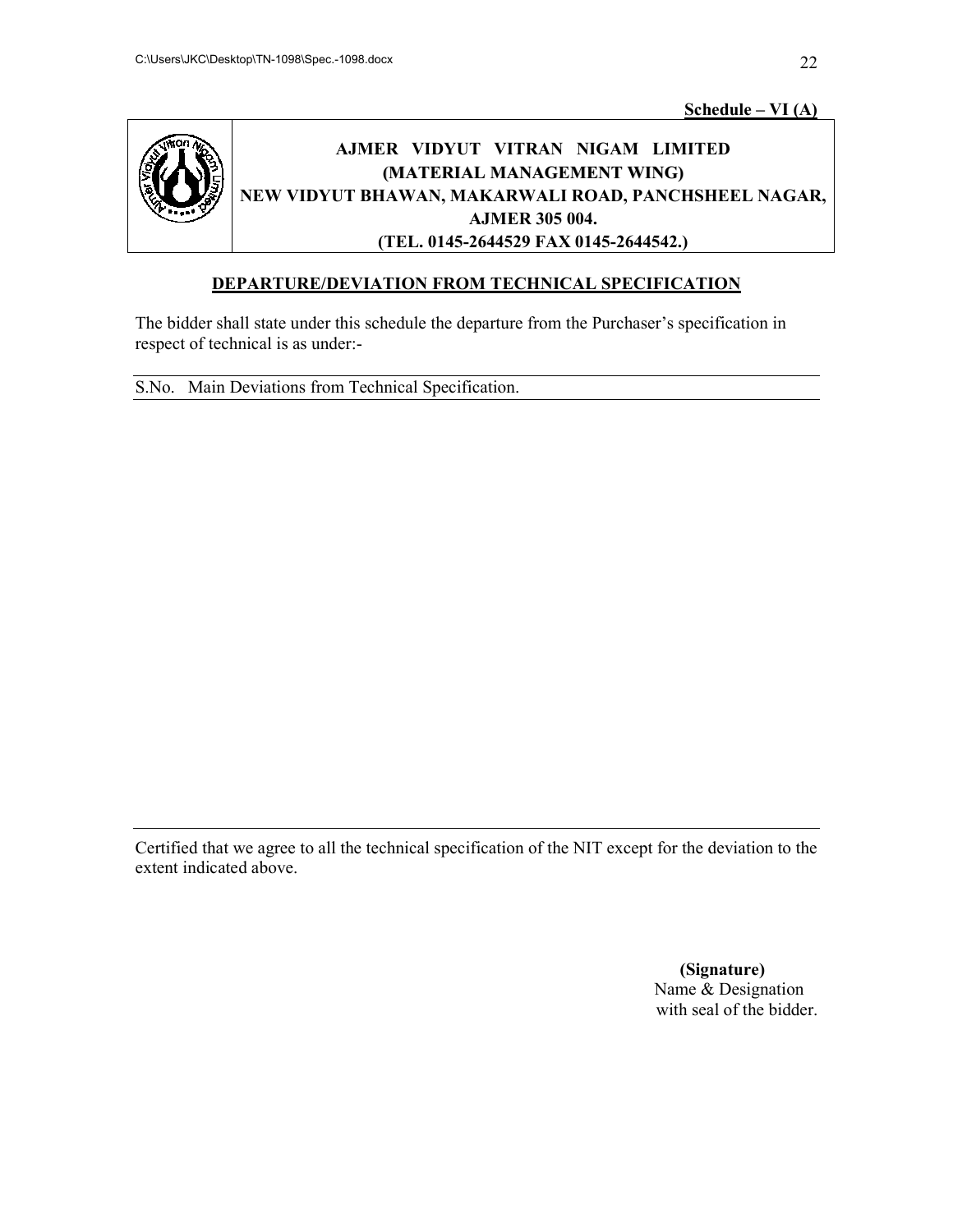

## **AJMER VIDYUT VITRAN NIGAM LIMITED** AJMER VIDYUT VITRAN NIGAM LIMITED<br>(MATERIAL MANAGEMENT WING)<br>NEW VIDYUT BHAWAN, MAKARWALI ROAD, PANCHSHEEL NAGAR, **Schedule Schedule – VI (B) AJMER (MATERIAL MANAGEMENT WING) AJMER 305 004. (TEL. 0145-2644529 FAX 0145-2644542.)**

#### **DEPARTURE FROM COMMERCIAL TERMS & CONDITIONS OF THE SPECIFICATION**

The bidder shall state under this schedule the departure from the Purchaser's specification in respect of Commercial terms  $\&$  conditions:respect of Commercial terms & conditions:

S.No. Main Deviations from Technical Specification.

Certified that we agree to all the commercial terms & conditions as laid down in General Conditions of Contract to the specification except for the deviation to the extent indicated above. The bidder shall state under this schedule the departure from the Purchaser's specification in<br>respect of Commercial terms & conditions:-<br>S.No. Main Deviations from Technical Specification.<br>Conditions of Contract to the sp

> **(Signature) (Signature)**Name & Designation Name & Designation<br>with seal of the bidder.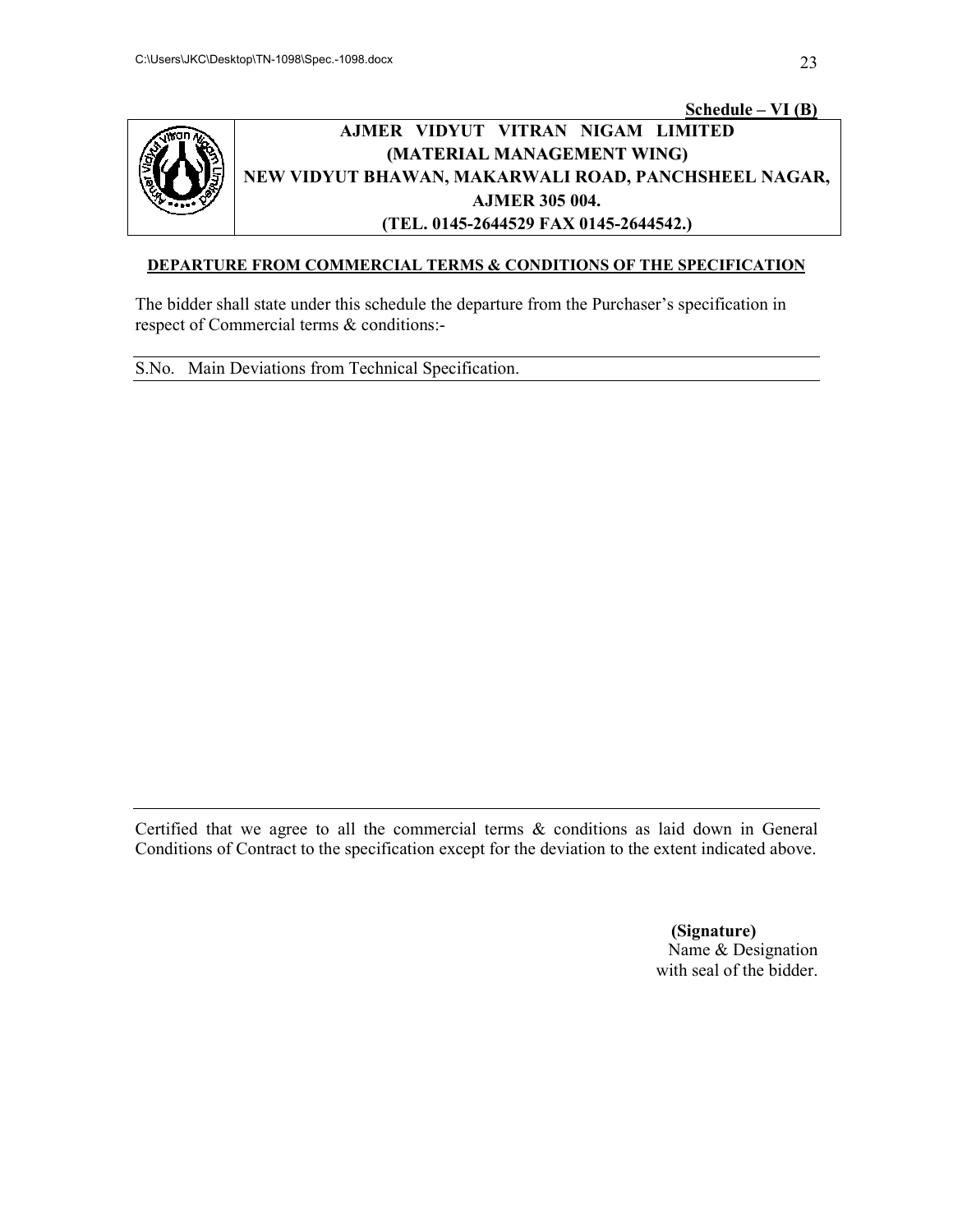

## **AJMER VIDYUT VITRAN NIGAM LIMITED VIDYUT VITRAN NIGAM LIMITED NEW VIDYUT BHAWAN, M MAKARWALI ROAD, PANCHSHEEL NAGAR, SHEEL NAGAR, Schedule Schedule – VII (MATERIAL MANAGEMENT WING) AJMER 305 004. (TEL. 0145-2644529 FAX 0145-2644542.)**

## **LIST OF PAST SUPPLIES SUPPLIES**

The bidder shall state under this schedule whether material and equipments, similar to those offered in the tender have been previously supplied by him. A list shall be given of such orders executed by him together with information regarding the names of purchasing organizations, quantities supplied and when the supplies were effected. This list should be in form given below: offered in the tender have been previously supplied by him. A list shall be given of such orders executed by him together with information regarding the names of purchasing organizations, quantities supplied and when the s The bidder shall state under this schedule whether material and equipments, similar to those<br>offered in the tender have been previously supplied by him. A list shall be given of such orders<br>executed by him together with in

| S. No. Detailed particulars Qty in Order No.<br>of items supplied | MT & Date | Name & details<br>of purchasing authority | Date of<br>Completion |
|-------------------------------------------------------------------|-----------|-------------------------------------------|-----------------------|
|                                                                   |           |                                           |                       |

| If executed partially<br>whether still<br>to be mentioned<br>to be executed<br>$(Qty.$ in M.T.) |  | Delivery<br>stipulated in<br>order | Remarks |
|-------------------------------------------------------------------------------------------------|--|------------------------------------|---------|
| 7                                                                                               |  |                                    |         |

Note: Separate schedules are to be furnished by the bidder for past supply to the AVVNL,<br>Ajmer other State Electricity Boards and other Departments /Organizations.<br>(Signature)<br>Name & Designation Ajmer other State Electricity Boards and other Departments /Organizations.

Name & Designation<br>with seal of the bidder.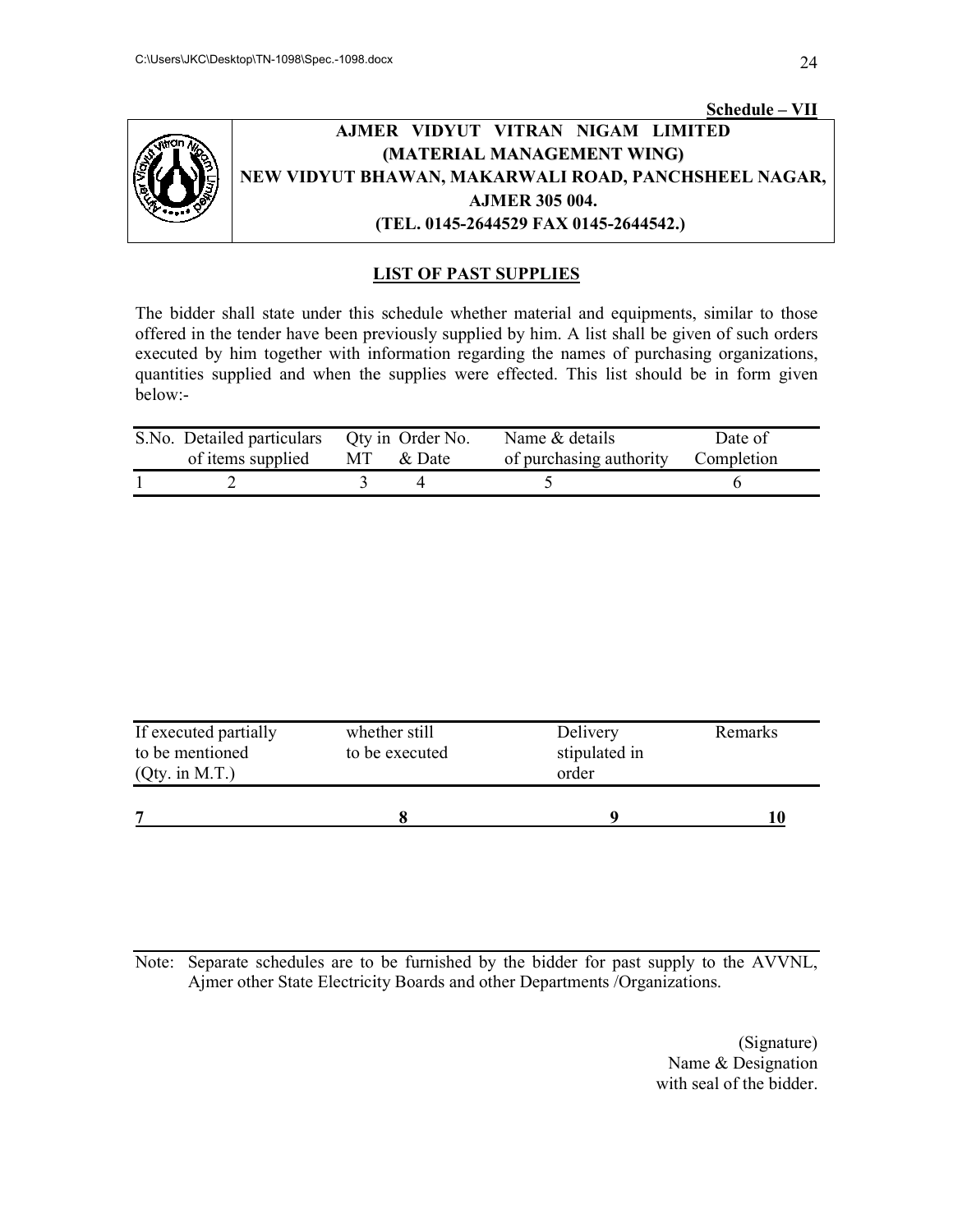#### **Schedule-VII-A**

#### **TO WHOMSOEVER IT MAY CONCERN**

This is to certify that  $M/s$  have designed, manufactured/ fabricated ,tested and supplied similar item/higher rating of tendered material /equipments in last three financial years from the date of opening of Techno-Commercial bid to the Utilities/ Discoms/ Government Department, as detailed out below:-

| S.No | Financial<br>year in<br>which<br>material<br>supplied | Particulars<br>of items<br>supplied | Name and<br>particulars<br>of<br>purchasing<br>authority | Order<br>No. $&$<br>date | Unit | Quantity<br>ordered | Value<br>in Rs. | Actual<br>quantity<br>supplied<br>against<br>the<br>order | Value | Remarks |
|------|-------------------------------------------------------|-------------------------------------|----------------------------------------------------------|--------------------------|------|---------------------|-----------------|-----------------------------------------------------------|-------|---------|
|      |                                                       | 3                                   | 4                                                        | 5                        | 6    |                     | 8               | 9                                                         | 10    | 11      |
|      |                                                       |                                     |                                                          |                          |      |                     |                 |                                                           |       |         |
|      |                                                       |                                     |                                                          |                          |      |                     |                 |                                                           |       |         |
|      |                                                       |                                     |                                                          |                          |      |                     |                 |                                                           |       |         |
|      |                                                       |                                     |                                                          |                          |      |                     |                 |                                                           |       |         |

The above particulars are true and correct based on explanations, records and books of accounts produced before us. Further the above certificate issued on the request of the Company.

Signature Signature Signature Signature Signature Signature Signature Signature Signature Signature Signature Signature Signature Signature Signature Signature Signature Signature Signature Signature Signature Signature Si

Name & designation C.A. of firm With seal of the Bidder With seal & Member

With seal & Membership No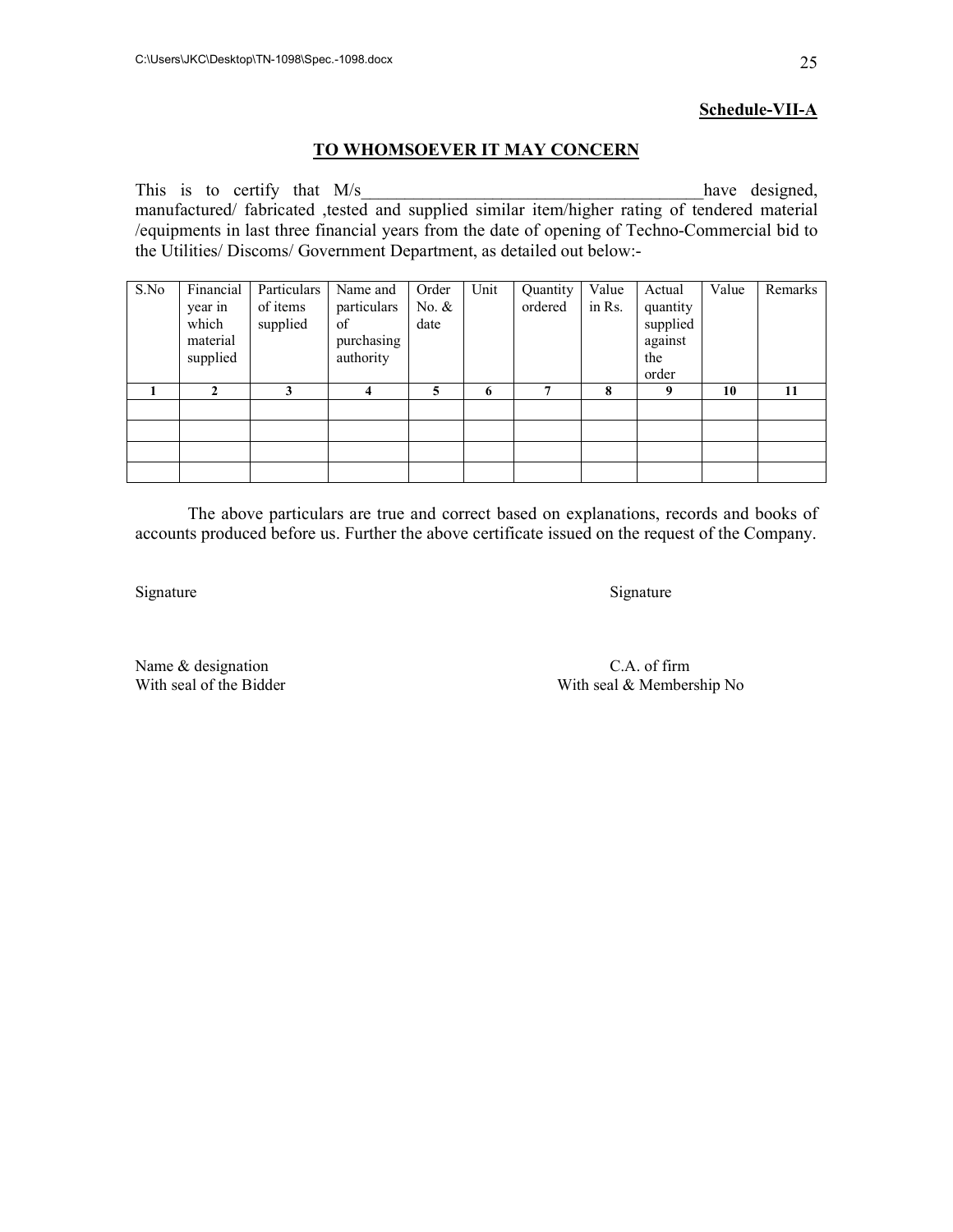

## **AJMER VIDYUT VITRAN NIGAM LIMITED (M MATERIAL MANAGEMENT WING)** AJMER VIDYUT VITRAN NIGAM LIMITED<br>(MATERIAL MANAGEMENT WING)<br>NEW VIDYUT BHAWAN, MAKARWALI ROAD, PANCHSHEEL NAGAR, **(TEL. 0145 0145-2644529 FAX 0145-2644542.) SCHEDULE SCHEDULE-VIII AJMER 305 004.**

## **DELIVERY SCHEDULE PART-A**

The delivery schedule of the material by the Purchaser is as mentioned hereunder:-

|              | <b>Particular of material</b>             | <b>Delivery</b>                          |
|--------------|-------------------------------------------|------------------------------------------|
| $\mathbf{0}$ |                                           |                                          |
|              | 33 KV DOUBLE CIRCUIT UNGALVANIZED STEEL   | The bidder is required to quote          |
|              | LATTICE STRUCTURE 42' LONG ALONG WITH 3   | bimonthly delivery. Commencement         |
|              | NOS. 33 KV CROSS ARMS (CHANNEL) & 48 NOS. | period shall be 30 days from the date of |
|              | M. S. BOLT WITH NUTS COMPLETE PACKAGE     | receipt of purchase order and entire     |
|              | 33 KV SINGLE CIRCUIT UNGALVANISED STEEL   | supply shall be completed in 8 months    |
|              | LATTICE STRUCTURES 36' LONG ALONG WITH    | at equal bimonthly rate thereafter.      |
|              | ONE 33 KV CROSS ARMS (CHANNEL) ONE TOP    |                                          |
|              | HAMPER & 48 NOS. MS BOLTS WITH NUTS       |                                          |
|              | <b>COMPLETE PACKAGE</b>                   |                                          |

**Note: - In case ordered quantity is different than quoted quantity, then bimonthly delivery shall be adjusted proportionately. Tenders in which bimonthly delivery schedule is not indicated shall be ignored.**  Note: - In case ordered quantity is different than quoted quantity, then bimonthly delivery shall be adjusted proportionately. Tenders in which bimonthly delivery schedule is not indicated shall be ignored.<br>**PART-B** 

In case tenderer deviates from the delivery schedule mentioned by the purchaser in Part-A then the delivery schedule of the material by the tenderer shall be indicated/mentioned as under: the delivery schedule of the material by the tenderer shall be indicated/mentioned as under:-

| S.No.          | Particular of material                                                                                                                                                                           | Commencement<br>period | Rate of<br>supply per<br>bimonth | Period for<br>completion of<br>delivery of entire<br>material |
|----------------|--------------------------------------------------------------------------------------------------------------------------------------------------------------------------------------------------|------------------------|----------------------------------|---------------------------------------------------------------|
|                | 33 KV DOUBLE CIRCUIT UNGALVANIZED<br>STEEL LATTICE STRUCTURE 42' LONG<br>ALONG WITH 3 NOS. 33 KV CROSS ARMS<br>(CHANNEL) & 48 NOS. M. S. BOLT WITH<br>NUTS COMPLETE PACKAGE                      |                        |                                  |                                                               |
| $\overline{2}$ | 33 KV SINGLE CIRCUIT UNGALVANISED<br>STEEL LATTICE STRUCTURES 36' LONG<br>ALONG WITH ONE 33 KV CROSS ARMS<br>(CHANNEL) ONE TOP HAMPER & 48 NOS.<br>MS BOLTS WITH NUTS COMPLETE<br><b>PACKAGE</b> |                        |                                  |                                                               |

Note:- (i) During the commencement period, the approval of drawing, B.O.M. and model assembly shall be got completed. Note:- (i) During the commencement period, the approval of drawing, B.O.M. and model<br>assembly shall be got completed.<br>(ii) During the commencement period the contractual formalities shall be got completed.

**Name & Designation Name & Designation**With seal of the tenderer With seal of the tenderer**Signature**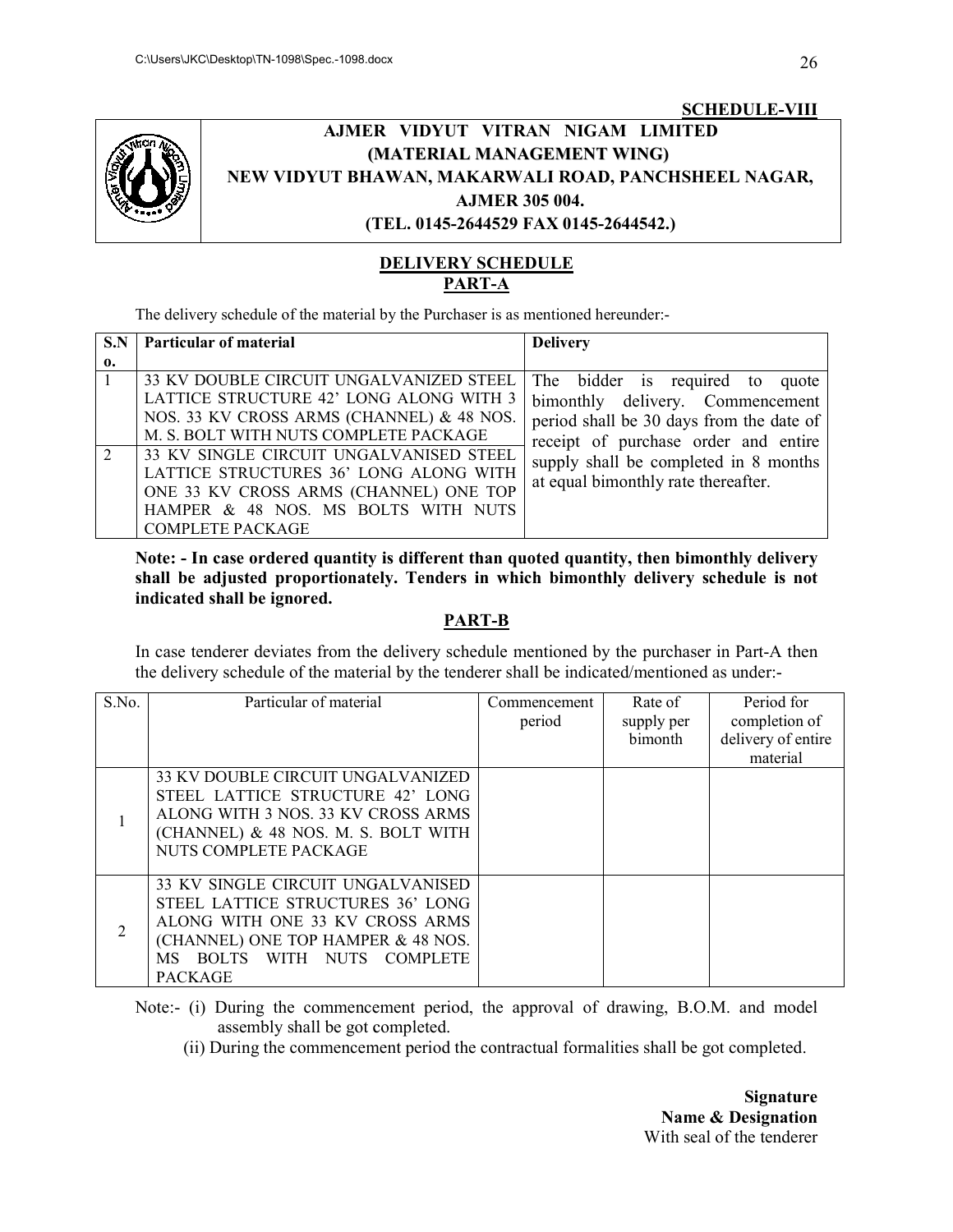

## **AJMER VIDYUT VITRAN NIGAM LIMITED VIDYUT NIGAM LIMITED** AJMER VIDYUT VITRAN NIGAM LIMITED<br>(MATERIAL MANAGEMENT WING)<br>NEW VIDYUT BHAWAN, MAKARWALI ROAD, PANCHSHEEL NAGAR, **(MATERIAL MANAGEMENT WING) AJMER 305 004. (TEL. 0145-2644529 FAX 0145-2644542.) Schedule – IX**

## List of Equipments and Technical Hands Available with the Firm **(To be filled in by the bidders & enclosed with the bid)**

Manufacturers and / or their authorized agents who are quoting against this bid are requested to Manufacturers and / or their authorized agents who are quoting against this bid are requested to furnish the following information along-with the bid. The Purchaser will have the discretion to ignore the bid without the under noted particulars and/or ignore the bid particulars. Manufacturers and / or their authorized agents who are quoting against this bid are requested to<br>furnish the following information along-with the bid. The Purchaser will have the discretion to<br>ignore the bid without the un

- 1. Name and Address of Manufacturer.
- 2. Place where works exist.
- 3. Details of machinery particularly with B.H.P. of each item installed.
- 4. Details of staff employed in the works.
- 5. Date when started the manufacturing of item under reference.
- 6. List of items manufactured.
- 7. Literature and drawings of items manufactured showing their description, size, design and other important technical particulars.
- 8. Details of order so far, executed along with the names of organization to whom supplied.
- 9. Manufacturing capacity.
- 10. Is the workshop open for inspection by the representative of the board, if required?
- 11. Statement of financial resources and Banking Reference alongwith Balance previous two years. bid without the under noted particulars and/or ignore the bid particulars.<br>
ame and Address of Manufacturer.<br>
lace where works exist.<br>
etails of machinery particularly with B.H.P. of each item installed.<br>
etails of staff e
- 12. Testing facilities available for the manufactured articles in the testing laboratory of works. for the manufactured articles in the testing laboratory of<br>medium/large scale industry.<br>(Signature)
- 13. Whether the Firm is a small/medium/large scale industry.
- 14. Registration No. with :-
- i. Small Scale, National/State.
- ii. DGTD
- iii. State Industries Department.

Name & Name & Designation with seal of the bidder. with seal of the bidder.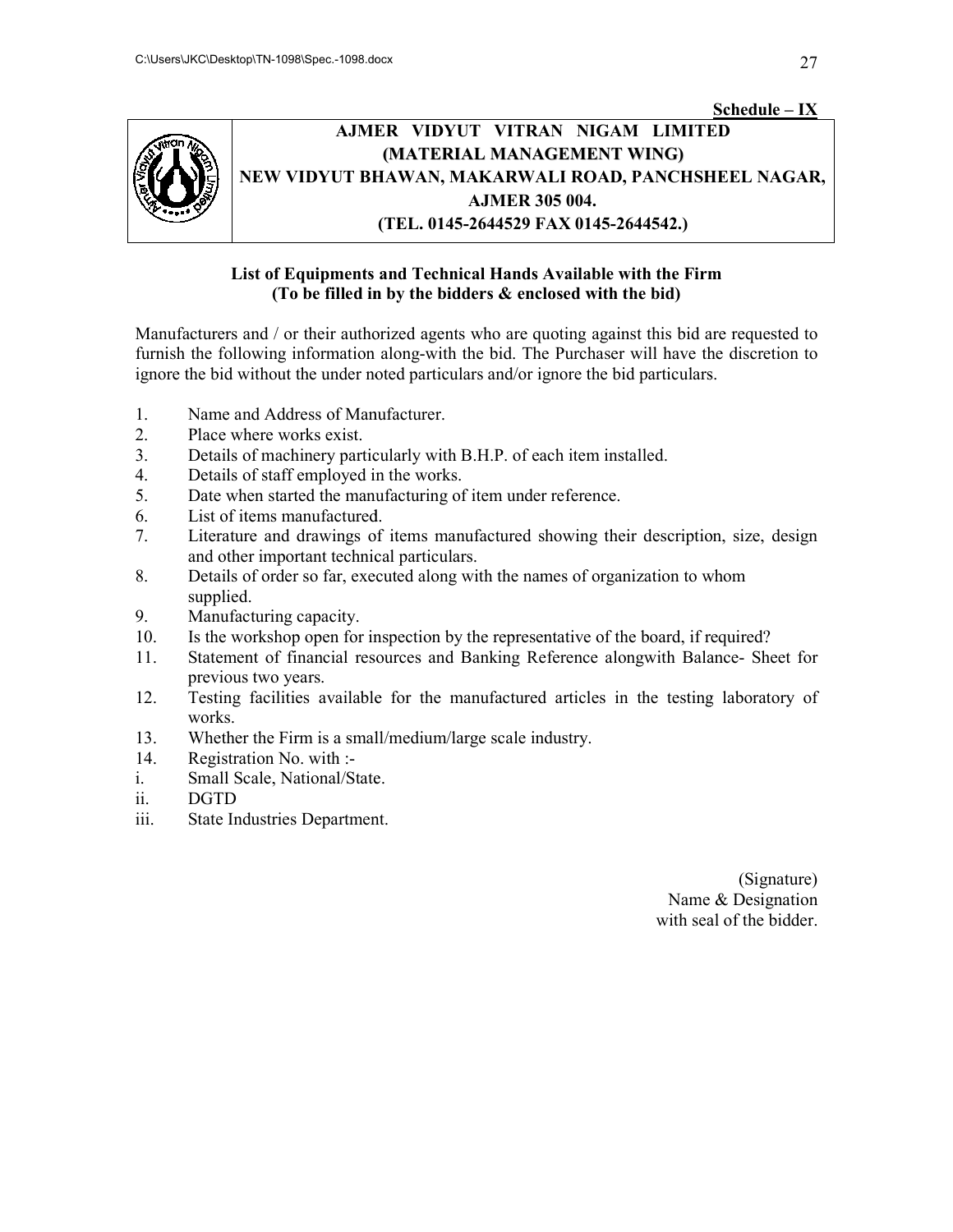#### **Schedule-X**

## **GENERAL PARTICULARS ABOUT THE TENDER IN BRIEF**



# **AJMER VIDYUT VITRAN NIGAM LIMITED <u>GENERAL PARTICULARS ABOUT THE TENDER IN BRIEF</u><br>AJMER VIDYUT VITRAN NIGAM LIMITED<br>(MATERIAL MANAGEMENT WING)<br>NEW VIDYUT BHAWAN, MAKARWALI ROAD, PANCHSHEEL NAGAR, AJMER VITRAN (MATERIAL MANAGEMENT WING) AJMER 305 004. (TEL. 0145-2644529 FAX 0145-2644542.)**

|                                                                                                                                                                                | C:\Users\JKC\Desktop\TN-1098\Spec.-1098.docx                                   |                | 28                                                                                                                                           |  |  |  |  |  |
|--------------------------------------------------------------------------------------------------------------------------------------------------------------------------------|--------------------------------------------------------------------------------|----------------|----------------------------------------------------------------------------------------------------------------------------------------------|--|--|--|--|--|
|                                                                                                                                                                                |                                                                                |                |                                                                                                                                              |  |  |  |  |  |
|                                                                                                                                                                                |                                                                                |                | Schedule-X                                                                                                                                   |  |  |  |  |  |
|                                                                                                                                                                                |                                                                                |                | <b>GENERAL PARTICULARS ABOUT THE TENDER IN BRIEF</b>                                                                                         |  |  |  |  |  |
|                                                                                                                                                                                | AJMER VIDYUT VITRAN NIGAM LIMITED                                              |                |                                                                                                                                              |  |  |  |  |  |
|                                                                                                                                                                                | (MATERIAL MANAGEMENT WING)                                                     |                |                                                                                                                                              |  |  |  |  |  |
|                                                                                                                                                                                |                                                                                |                | NEW VIDYUT BHAWAN, MAKARWALI ROAD, PANCHSHEEL NAGAR,                                                                                         |  |  |  |  |  |
|                                                                                                                                                                                |                                                                                |                | <b>AJMER 305 004.</b>                                                                                                                        |  |  |  |  |  |
|                                                                                                                                                                                |                                                                                |                | (TEL. 0145-2644529 FAX 0145-2644542.)                                                                                                        |  |  |  |  |  |
|                                                                                                                                                                                |                                                                                |                | TECHNICAL SPECIFICATION FOR SUPPLY OF (i) 33 KV DOUBLE<br><b>CIRCUIT</b>                                                                     |  |  |  |  |  |
|                                                                                                                                                                                |                                                                                |                | UNGALVANIZED STEEL LATTICE STRUCTURE 42' LONG ALONG WITH 3 NOS. 33 KV                                                                        |  |  |  |  |  |
|                                                                                                                                                                                |                                                                                |                | CROSS ARMS (CHANNEL) & 48 NOS. M. S. BOLT WITH NUTS COMPLETE PACKAGE (i)                                                                     |  |  |  |  |  |
|                                                                                                                                                                                |                                                                                |                | 33 KV SINGLE CIRCUIT UNGALVANISED STEEL LATTICE STRUCTURES 36' LONG<br>ALONG WITH ONE 33 KV CROSS ARMS (CHANNEL) ONE TOP HAMPER & 48 NOS. MS |  |  |  |  |  |
|                                                                                                                                                                                |                                                                                |                | BOLTS WITH NUTS COMPLETE PACKAGE SPECIFICATION NO. AVVNL/SE (MM)/TN-                                                                         |  |  |  |  |  |
| 1098.                                                                                                                                                                          |                                                                                |                |                                                                                                                                              |  |  |  |  |  |
|                                                                                                                                                                                | <b>LAST DATE &amp; TIME FOR ONLINE</b>                                         |                | 08.02.2017 (Up to 5.00 PM)                                                                                                                   |  |  |  |  |  |
|                                                                                                                                                                                | <b>SUBMISSION OF ELECTRONIC BID</b>                                            |                |                                                                                                                                              |  |  |  |  |  |
|                                                                                                                                                                                | DATE & TIME OF ONLINE OPENING                                                  | $\ddot{\cdot}$ | 09.02.2017 (AT 2.30 PM)                                                                                                                      |  |  |  |  |  |
| OF TECHNICAL BID                                                                                                                                                               |                                                                                |                |                                                                                                                                              |  |  |  |  |  |
|                                                                                                                                                                                | RISL PROCESSING FEE (NON                                                       | $\ddot{\cdot}$ | Rs. 1000/-                                                                                                                                   |  |  |  |  |  |
| <b>REFUNDABLE)</b>                                                                                                                                                             |                                                                                |                |                                                                                                                                              |  |  |  |  |  |
|                                                                                                                                                                                | COST OF SPECIFICATION (NON                                                     | $\ddot{\cdot}$ | Rs 2500/-                                                                                                                                    |  |  |  |  |  |
| <b>REFUNDABLE)</b>                                                                                                                                                             |                                                                                |                |                                                                                                                                              |  |  |  |  |  |
| <b>VALIDITY</b>                                                                                                                                                                |                                                                                | ÷.             | Minimum 120 days from the next date of                                                                                                       |  |  |  |  |  |
|                                                                                                                                                                                |                                                                                |                | opening of Techno-Commercial Bid                                                                                                             |  |  |  |  |  |
| <b>EARNEST MONEY</b>                                                                                                                                                           |                                                                                | $\ddot{\cdot}$ | Rs. $2,00,000/$ - (Rs. Twoe lacs only) or                                                                                                    |  |  |  |  |  |
|                                                                                                                                                                                |                                                                                |                | Exemption Certificate or Vender Registration                                                                                                 |  |  |  |  |  |
|                                                                                                                                                                                |                                                                                |                | of Class "A" category or above                                                                                                               |  |  |  |  |  |
| TENDERING QUANTITY                                                                                                                                                             |                                                                                | $\ddot{\cdot}$ | 42' long-2000                                                                                                                                |  |  |  |  |  |
|                                                                                                                                                                                |                                                                                |                | 36' Long-1200                                                                                                                                |  |  |  |  |  |
| CONTACT PERSON                                                                                                                                                                 | (AUTHORISED                                                                    | $\mathbf{1}$   | Superintending Engineer (MM)                                                                                                                 |  |  |  |  |  |
| <b>BID SIGNATORY)</b>                                                                                                                                                          |                                                                                |                | AVVNL, Ajmer                                                                                                                                 |  |  |  |  |  |
|                                                                                                                                                                                | <b>CORRESPONDENCE ADDRESS:</b>                                                 |                | New Vidyut Bhawan, Makarwali                                                                                                                 |  |  |  |  |  |
|                                                                                                                                                                                |                                                                                |                | Road, Panchsheel Nagar, Ajmer 305 004.                                                                                                       |  |  |  |  |  |
| MOBILE NO.                                                                                                                                                                     |                                                                                |                | 9414004258                                                                                                                                   |  |  |  |  |  |
|                                                                                                                                                                                | TELEPHONE & FAX Nos.:                                                          |                | 0145-2644529/0145-2644542                                                                                                                    |  |  |  |  |  |
| WEBSITE & E-MAIL:                                                                                                                                                              |                                                                                |                | Web: www avvnl.com<br>$1 \quad$                                                                                                              |  |  |  |  |  |
|                                                                                                                                                                                |                                                                                |                | Email: semmavvnl $@g$ mail.com                                                                                                               |  |  |  |  |  |
|                                                                                                                                                                                |                                                                                |                | 2. Web: http://risl.rajasthan.gov.in,                                                                                                        |  |  |  |  |  |
| Address of RISL:-                                                                                                                                                              |                                                                                |                | Email: info.risl@rajasthan.gov.in                                                                                                            |  |  |  |  |  |
|                                                                                                                                                                                |                                                                                |                | Raj COMP Info Services Limited (RISL)                                                                                                        |  |  |  |  |  |
|                                                                                                                                                                                | 1 <sup>st</sup> Floor, Yojana Bhawan, Tilak Marg, C-Scheme, Jaipur (Rajasthan) |                |                                                                                                                                              |  |  |  |  |  |
|                                                                                                                                                                                | Phone: 0141-5103902, 4031900 Fax: 0141-2228701                                 |                |                                                                                                                                              |  |  |  |  |  |
| Web: http://risl.rajasthan.gov.in, Email: info.risl@rajasthan.gov.in                                                                                                           |                                                                                |                |                                                                                                                                              |  |  |  |  |  |
| Note:- The bidder, in their own interest, are requested to read very carefully Section-I<br>(Instruction to bidders), Section-II (General Condition of Contract) & Section-III |                                                                                |                |                                                                                                                                              |  |  |  |  |  |
|                                                                                                                                                                                |                                                                                |                | (Technical Specification) before filling the bid. The Bid documents be downloaded                                                            |  |  |  |  |  |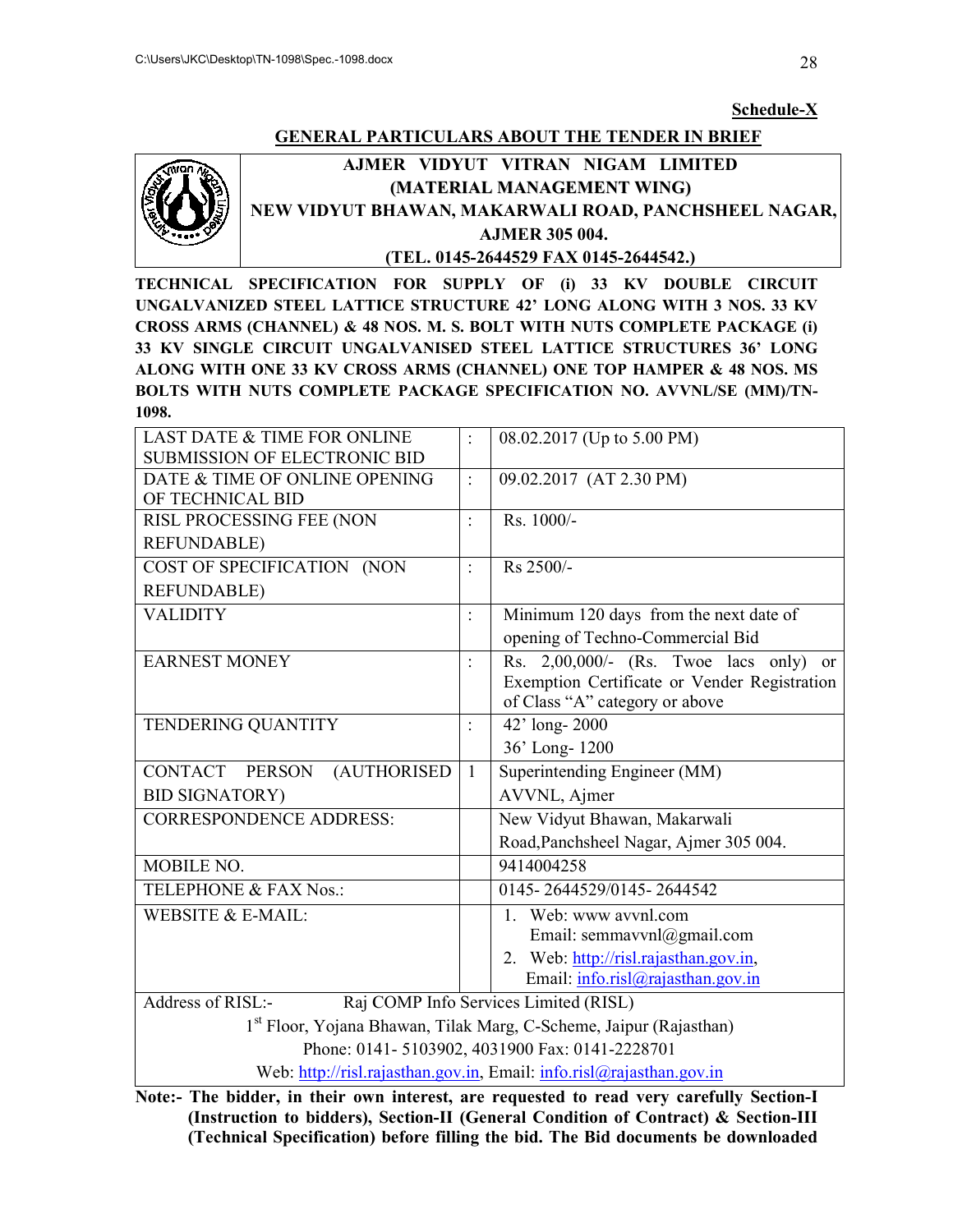**from AVVNL website www.avvnl.com or www.http://eproc.rajasthan.gov.in and upload the tender on website of RISL www.http://eproc.rajasthan.gov.in No hard copy of the bidding documents will be provided to the bidders through this office. In case of any discrepancy found in bidding documents downloaded from the website and appended with the bid (as a bid document) and original copy of such document available in the office of Superintending Engineer (MM), Ajmer Discom, Ajmer then the copy available with Superintending Engineer (MM), Ajmer Discom, Ajmer will be considered as final document for all purpose. The cost of Bid document as published in NIT shall be furnished along with EMD one day prior to opening of bid and scan copy be upload on website of RISL. The document shall be downloaded/ uploaded in the manner prescribed in bid document.** 

- 1. **Furnishing of Proof of deposition of Cost of Bid Document, Earnest Money/ exemption certificate as per Clause 1.03 & 1.16 of Section-I (Instruction to Bidder) along with downloaded Bid Document is essential otherwise the "BID OFFER" will not be opened**. **However the bidders who get themselves registered with AVVNL as per Clause No. 1.5.3 of Section-II (General Condition of Contract)** before submitting of bid documents against this bid enquiry for supply of quoted items under appropriate category are not required to furnish Earnest Money Deposit. They shall furnish the proof of such valid registration with their bid. Cost of Bid Document shall be furnished in the form of Crossed Bank Draft/Bankers Cheque payable in the name of "Sr. Accounts officer (EA & Cash),, AVVNL, AJMER". EMD if required shall be furnished in accordance with Clause No. 1.03.1 of Section-I (Instruction to Bidders) and RISL PROCESSING FEE Rs. 1000/- (NON REFUNDABLE) payable to RISL and Rs. 2500/ tender fees payable to "Sr. Accounts officer (EA & Cash),, AVVNL, AJMER".
- 2. The Central and State Govt. undertakings are exempted from furnishing of Earnest money subject to furnishing of such certificate / documentary evidence in support of their being Govt. (Central/State) undertaking.
- 3. The bidder shall quote the Prices strictly in the manner prescribed in Clause No. 1.09 of Section-I (Instruction to Bidders) & Clause No. 1.33 of Section-II (General Conditions of Contract) in **Schedule-IV** otherwise their bid is liable for rejection. The price quoted should be variable without any ceiling as per IEEMA price variation formula annexed in **Schedule - II**. The **Base date** for price variation shall be **01.01.2017.**
- **4. The bid offer shall be furnished in two parts & shall comply all provisions of Clause No. 1.02 Section-I (instruction to Bidders) and the Bid offer shall be furnished in the following manner:**
- **i) First envelope/ cover containing proof of deposition of cost of Bid documents & EMD as under:-**
	- **First: a) Content proof document of tender fee Rs. 1000/- payable to RISL.**
	- **Second: b) Content proof document of tender specification fee (i.e. Rs. 2500/-) payable to Sr. Accounts officer (EA & Cash), AVVNL Ajmer.**
	- **Third: c) Content proof document of EMD of Rs. 5, 00,000.00 (Rs. Five lacs only) or Exemption Certificate or Vender Registration of Class "A" category or above / A certificate of being a Rajasthan/ Central Govt. undertaking should be clearly written on the front cover on document.**
- **ii) Second envelope/ cover for techno-commercial bid. Techno-Commercial Bid' should be clearly written on the front side of the cover.**
- **iii) Third envelope/ cover for price bid. Cover– III Price Bid' should be clearly furnished on prescribed format (schedule Fourth) the front side of the cover.**